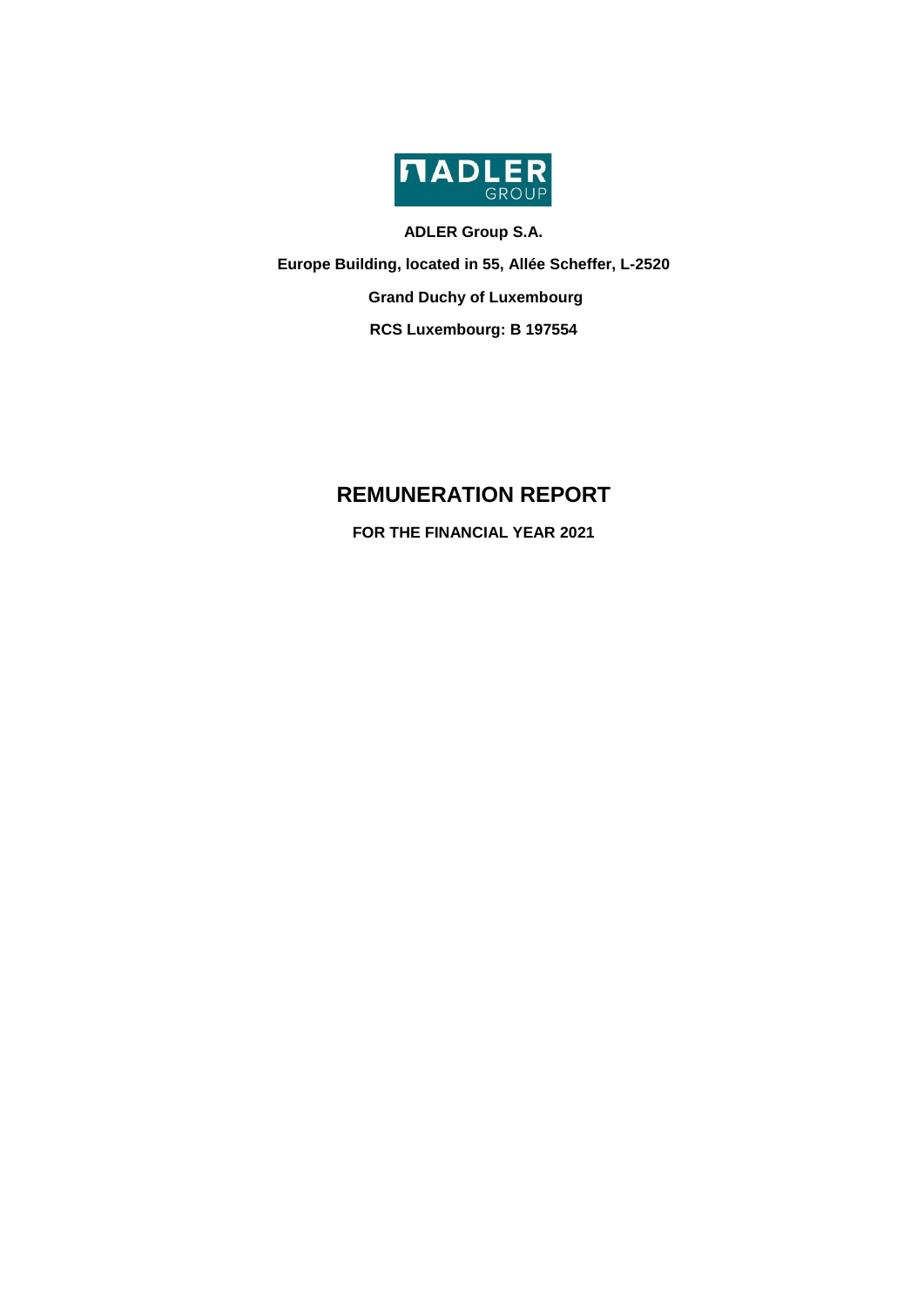#### **I. INTRODUCTION**

#### *Summary of legal basis and summary of content*

This remuneration report constitutes the report on the remuneration awarded or due by ADLER Group S.A. (the "**Company**") and its group entities to the members of the board of directors (the "**Board**" and each member a "**Director**") and senior management ("**Senior Management**") of the Company during the financial year ending 31 December 2021 (the "**FY 2021**") (the "**Remuneration Report**").

Pursuant to the Luxembourg law of 24 May 2011 on the exercise of certain rights of shareholders in general meetings of listed companies, as amended (the "**Luxembourg Shareholder Rights' Law**"), the Company is required to submit to its general meeting of shareholders, each year, a report on the remuneration paid to Directors in the preceding financial year. This Remuneration Report has therefore been prepared in accordance with the specific requirements of the Luxembourg Shareholder Rights' Law and, to the extent possible, the non-binding draft guidelines of the European Commission on the standardised presentation of the remuneration report under Directive 2007/36/EC, as amended by Directive (EU) 2017/828 (the "**Guidelines**").

Furthermore, pursuant to the Luxembourg law of 10 August 1915 on commercial companies, as amended, (the "**Luxembourg Company Law**") the Board is required to report to the general meeting of shareholders on the remuneration paid to any persons who hold the position of daily managers *(délégué(s) à la gestion journalière)* of the Company (each a "**Daily Manager**"). This Remuneration Report therefore also covers the remuneration paid to the Daily Managers.

In the interests of transparency, while not a legal requirement, this Remuneration Report includes the remuneration of members of Senior Management of the Company who are neither Directors nor Daily Managers.

This Remuneration Report has been approved by the Board on 16 May 2022 and shall be submitted to the general meeting of shareholders of the Company (the "**General Meeting**") expected to be held on 29 June 2022 for an advisory vote.

The remuneration report for the financial year ending 31 December 2020 ("**FY 2020**") was approved, on an advisory basis, by the General Meeting on 29 June 2021.

The remuneration reports for FY 2020 and the financial year ending 31 December 2019 are available on the Company's website:-

<https://ir.adler-group.com/websites/adler-group/English/1010/corporate-governance.html#remuneration>

#### *Remuneration policy*

The Company has established a remuneration policy (the "**Remuneration Policy**") regarding the remuneration of Directors and the Senior Management.

The Remuneration Policy was approved, on an advisory basis, by the General Meeting on 29 June 2021 and is applicable as of the FY 2021. Regardless of whether or not there is an amendment to the Remuneration Policy, the Remuneration Policy will be presented to the General Meeting for an advisory vote, at least every four years.

The Remuneration Policy is available on the Company's website:-

<https://ir.adler-group.com/websites/adler-group/English/1010/corporate-governance.html#remuneration>

The Remuneration Policy has been prepared in accordance with the business strategy of the Company and ensures that the Company maintains and applies the remuneration system in compliance with the interests and sustainability of the Company and its shareholders.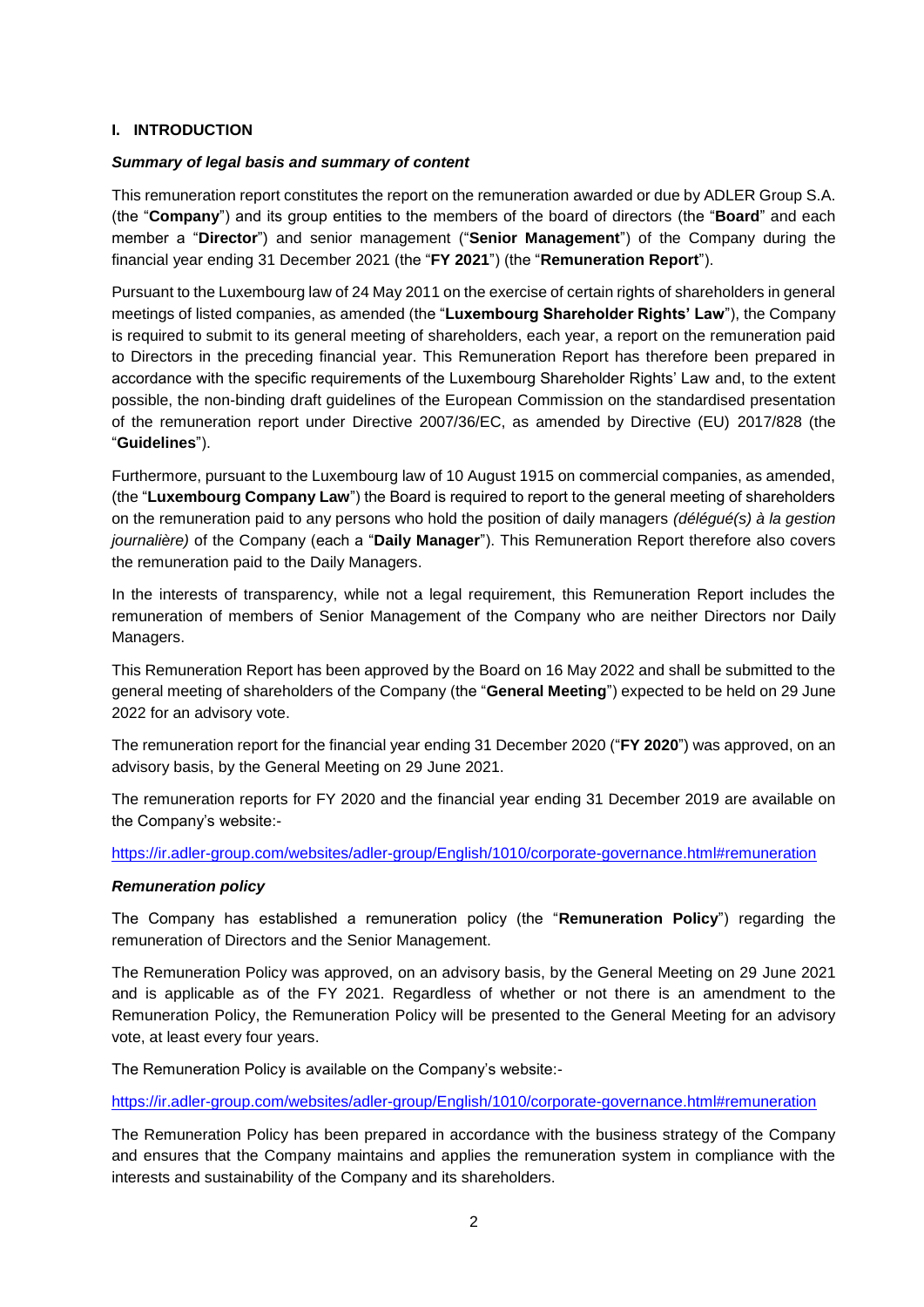#### *Deviations in remuneration*

The remuneration of the Directors and the Senior Management in respect of the FY 2021 was granted in accordance with the Remuneration Policy, without derogation or deviation.

Dr. Bernd Schade, chief development officer of the Company, does not have a service agreement with the Company but its subsidiary Consus Real Estate AG. Therefore, the supervisory board of Consus Real Estate AG (and not the nomination and compensation committee of the Company or the Board) has decision making powers with respect to the terms and conditions of service agreement of Dr. Bernd Schade as well as assessment of achievement of variable remuneration targets, including entitlement to a virtual participation in Consus Real Estate AG as explained in the next sections of this Remuneration Report. However, the service agreement between Dr. Schade and Consus Real Estate AG is broadly in line with a spirit and philosophy of the Remuneration Report without any derogation or deviation.

# *Key changes in the performance criteria and methodology used to determine the remuneration of Senior Management*

In addition to annual base remuneration, the Senior Management is entitled to a short-term variable incentive bonus and a long-term variable incentive bonus dependent on the achievement of certain targets. The below table presents changes in target basis and weightings set for the co-chief executive officers and chief legal officer in comparison against the preceding financial year.

| <b>Basis</b>                                                                      | Weighting<br>co-chief executive                     | Weighting<br>chief legal officer |  |  |  |  |  |
|-----------------------------------------------------------------------------------|-----------------------------------------------------|----------------------------------|--|--|--|--|--|
|                                                                                   | <b>officers</b>                                     |                                  |  |  |  |  |  |
|                                                                                   | Short-term variable incentive bonus for the FY 2020 |                                  |  |  |  |  |  |
| Net rental income                                                                 | 30%                                                 | 23.3%                            |  |  |  |  |  |
| FFO 1 per share                                                                   | 30%                                                 | 23.3%                            |  |  |  |  |  |
| Vacancy rate                                                                      | 30%                                                 | 23.3%                            |  |  |  |  |  |
| Discretionary bonus                                                               | 10%                                                 | 30%                              |  |  |  |  |  |
|                                                                                   | Short-term variable incentive bonus for the FY 2021 |                                  |  |  |  |  |  |
| FFO 1 per share                                                                   | 50%                                                 | 47.5%                            |  |  |  |  |  |
| EBITDA from sales activities                                                      | 25%                                                 | 22.5%                            |  |  |  |  |  |
| Soft goals                                                                        | 25%                                                 | 30%                              |  |  |  |  |  |
|                                                                                   | Long-term variable incentive bonus for the FY 2020  |                                  |  |  |  |  |  |
| Development of EPRA NAV per share                                                 | 50%                                                 | 35%                              |  |  |  |  |  |
| Development of the Company's share price in relation<br>to the EPRA Germany index | 50%                                                 | 35%                              |  |  |  |  |  |
| Discretionary bonus                                                               | N/A                                                 | N/A                              |  |  |  |  |  |
| Long-term variable incentive bonus for the FY 2021                                |                                                     |                                  |  |  |  |  |  |
| Reduction in the share price discount to the EPRA NAV<br>per share                | 50%                                                 | 50%                              |  |  |  |  |  |
| EPRA NAV per share                                                                | 20%                                                 | 20%                              |  |  |  |  |  |
| ESG - Environmental, Social and Governance                                        | 30%                                                 | 30%                              |  |  |  |  |  |

The new basis and weightings for targets applied to a short-term variable incentive bonus and a long-term variable incentive bonus should facilitate the Company in reaching its short- and long-term goals.

The remuneration of the Senior Management is explained in the next sections of this Remuneration Report.

#### *Highlights of FY 2021*

The Company can look back on a successful operating business in the FY 2021. With **net rental income**  amounting to EUR 346,200,000 (+18% compared to previous year) and **funds from operations from rental activities** (FFO 1) in the amount of EUR 137,100,000 (+28%), the Company achieved its guidance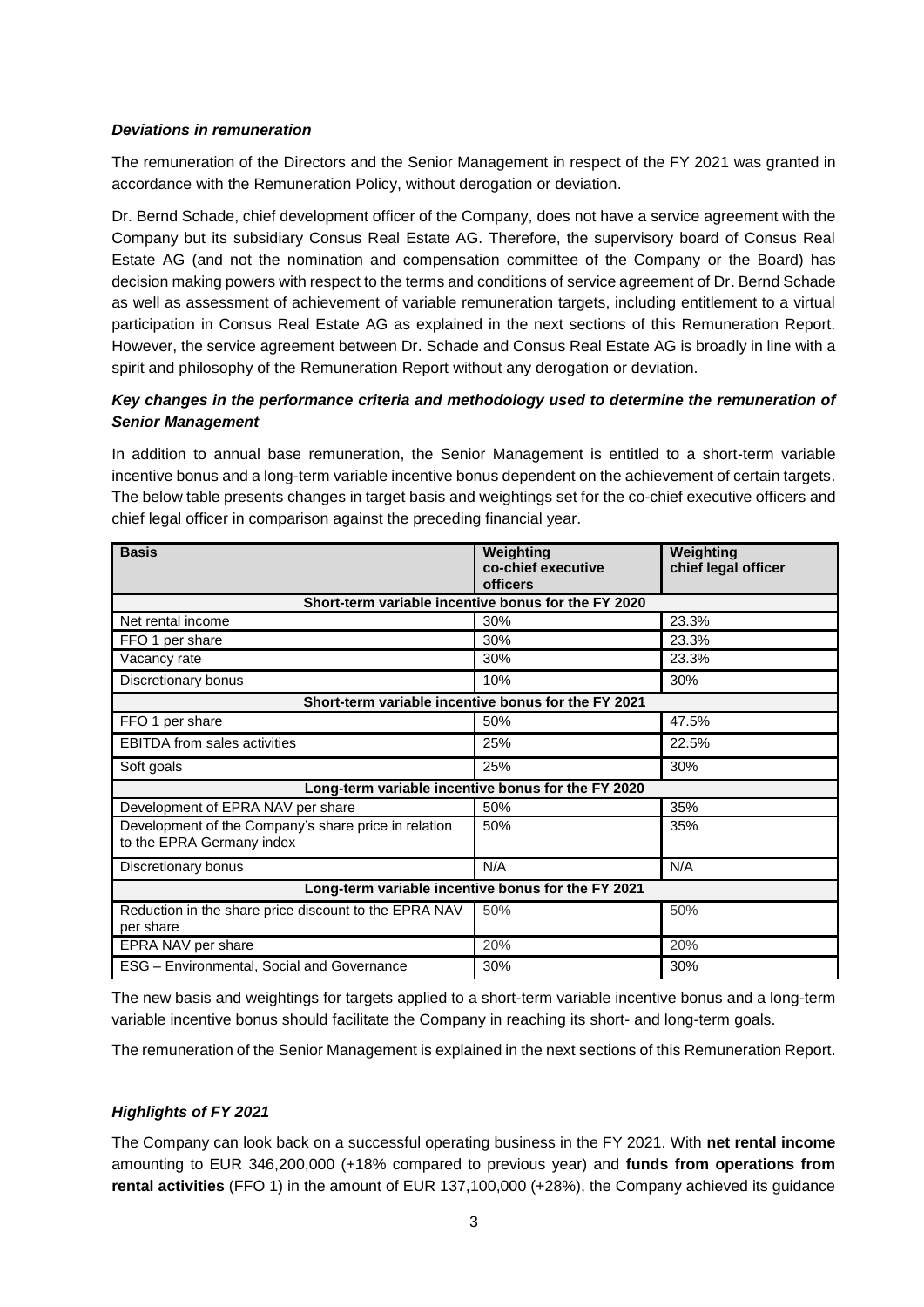for the financial year 2021. The **FFO 1 per share** was at EUR 1.17 (2020: EUR 1.34). On a comparable basis, net rental income of the yielding assets portfolio was up +2.5% compared to the previous year. Noncash value adjustments on goodwill significantly affected the reported result for the year.

**EBITDA from rental activities** increased by +22% to EUR 227,700,000 in 2021, representing a margin of 65.8% (2020: 63.7%). The **average rent per square-meter** grew significantly from EUR 6.30 to EUR 7.45 over the course of the year on the back of sizable non-strategic disposals. At the same time, the operational **vacancy rate** of the core portfolio fell from 3.4% as at end of 2020 to just 1.1% as at 31 December 2021, which is an extremely low figure compared with other listed housing companies. The announced disposals of non-strategic portfolios with higher vacancies have been reflected in these improvements.

At the end of the FY 2021, on a like-for-like basis, the **fair value of the yielding portfolio** increased by +10.1% compared to the end of previous year. The fair value of the entire portfolio including developments was at EUR c. 10,000,000,000 (year-end 2020: EUR c. 11,700,000,000). As at 31 December 2021, the core-yielding portfolio consisted of 27,469 units, which was significantly lower than one year before (69,722). This decrease is mainly driven by the announced portfolio disposals to LEG Immobilien SE and KKR & Co Inc, and its portfolio company Velero Immobilien GmbH, as well as the anticipated exercising of LEG Immobilien SE's option for the remainder of the Company's 63% stake in Brack Capital Properties N.V. (which has been accounted under assets held for sale per FY 2021). The remaining portfolio will be supplemented in the coming years by the new apartments from the build-to-hold project developments. The entire build-to-hold development pipeline of the Company consists of approx. 6,000 units and is complemented by additional 10,000 units in the build-to-sell segment.

The **EPRA NTA** amounted to EUR 4,269,000,000 (EUR 36.33 per share) at year-end 2021, compared to EUR 4,419,000,000 (EUR 37.60 per share) in the previous year.

To focus on Germany's top cities and metropolitan regions stands at the core of the Company's strategy. Furthermore, the Company aims to further reduce the leverage by using the proceeds from the sale of nonstrategic portfolios. In the last quarter of 2021, Adler Group announced the sale of two large residential portfolios together comprising c. 29,800 units. Both sales, one of which has been closed with effect on the balance sheet in the FY 2021, with a combined total volume of c. EUR 2,300,000,000 were signed with a premium versus latest appraised book values, thereby confirming the robustness of the asset valuations in general. As of the end of April 2022, 97% of the asset-deals signed with KKR & Co Inc, and its portfolio company Velero Immobilien GmbH had closed while the complete asset management has already been transferred. The remainder is expected to close in the coming months subject to receiving consent of municipalities with a right of first refusal.

The group also continues to dispose of non-strategic development projects in order to further reduce debt and decrease its development exposure. While six forward and condo sales projects have been completed and delivered since the beginning of 2021, the Company made progress on a number of upfront disposals with five sales and additional disposals expected to be singed in Q2 2022.

As of 31 December 2021, the **loan-to-value (LTV)** ratio of the Company was at 50.9% (2020: 54.3%), including convertibles.

The **profit / loss before tax** of EUR -1,023,000,000 (2020: EUR +383,000,000) includes the effects of an impairment on the goodwill relating to the acquisition of Consus Real Estate AG in the amount of EUR 1,083,000,000. The need for impairment was mainly due to effects from increased construction costs and a significant reduction in the expected project development volume. The impairment influences the unencumbered asset ratio of the Company, which was below 125% as of 31 December 2021. In the covenants of one bond issued by the Company's predecessor company ADO Properties S.A., it is defined that in such case no additional funds can be raised by the Company, while refinancing is still possible. In particular, falling below the threshold expressly does not constitute an event of default.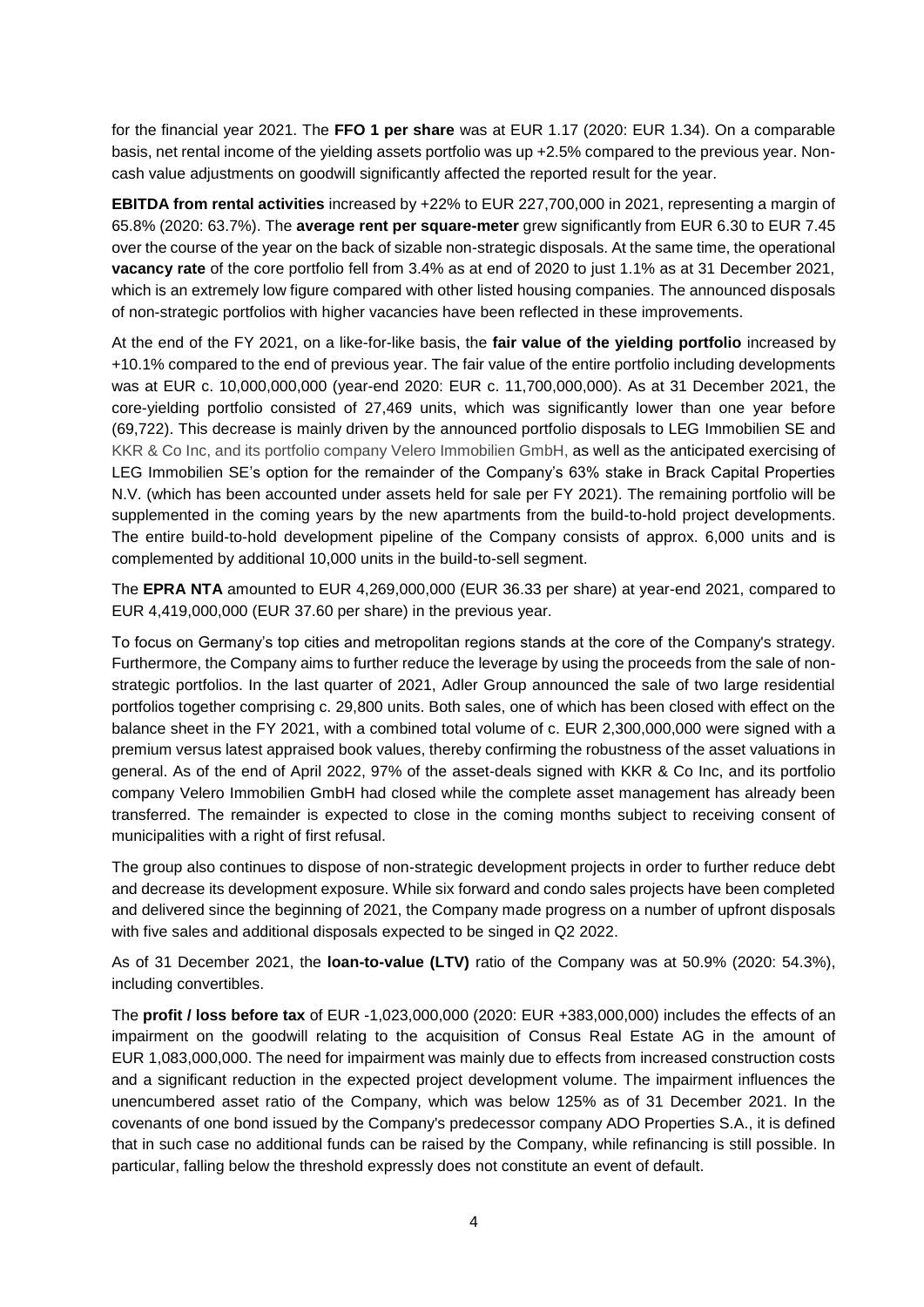Following significant disposals made from the yielding asset portfolio, the Company expects to generate net rental income for 2022 in the range of EUR 203-212,000,000 and FFO 1 in the range of EUR 73- 76,000,000.

The Company has received as a result of the audit a disclaimer of opinion for the consolidated financial statements and the annual accounts 2021 by its auditor. The auditor was not able to obtain sufficient appropriate audit evidence to provide a basis for an audit opinion on these annual accounts. The Company has published its audited consolidated financial statements and its audited annual accounts 2021 on 30 April 2022 and therewith complied with the reporting obligations under the terms of its outstanding bonds.

The annual report (including stand-alone and consolidated accounts and management report) of the Company for the FY 2021 is available on the Company's website:-

<https://ir.adler-group.com/websites/adler-group/English/2000/publications.html#reports>

# **II. REMUNERATION OF THE MEMBERS OF THE BOARD OF DIRECTORS OF THE COMPANY**

At the date of submission of this Remuneration Report to the General Meeting, the Board is composed of the following four Directors:

- Prof. Dr. Stefan Kirsten (non-executive independent Director and chairman of the Board), appointed on 16 February 2022
- **Mr. Thierry Beaudemoulin (executive Director)**
- Mr. Thilo Schmid (non-executive independent Director)
- Mr. Thomas Zinnöcker (non-executive independent Director).

The following Directors held office during the FY 2021:

- Dr. Peter Maser (former non-executive independent Director and deputy chairman of the Board; resigned on 30 April 2022)
- Mr. Maximilian Rienecker (former executive Director; resigned on 30 April 2022)
- Ms. Arzu Akkemik (former non-executive independent Director; resigned on 30 April 2022)
- Mr. Claus Jørgensen (former non-executive Director; resigned on 30 April 2022)
- Dr. Michael Bütter (former non-executive Director; resigned on 31 January 2022)

The remuneration of Directors is determined by the General Meeting.

On 29 September 2020 the General Meeting approved the following gross remuneration of the Directors applicable as from the start of the FY 2020:

- an annual fixed remuneration in a gross amount of EUR 150,000 for the role as the chairman of the Board;
- an annual fixed remuneration in a gross amount of EUR 100,000 for the role as the deputy chairman of the Board;
- an annual fixed remuneration in a gross amount of EUR 75,000 for the role as a Director of the Company (excluding the chairman and deputy chairman of the Board);
- an additional annual fixed remuneration in a gross amount of EUR 25,000 for any Director who also acts as the chairman of any committee of the Company;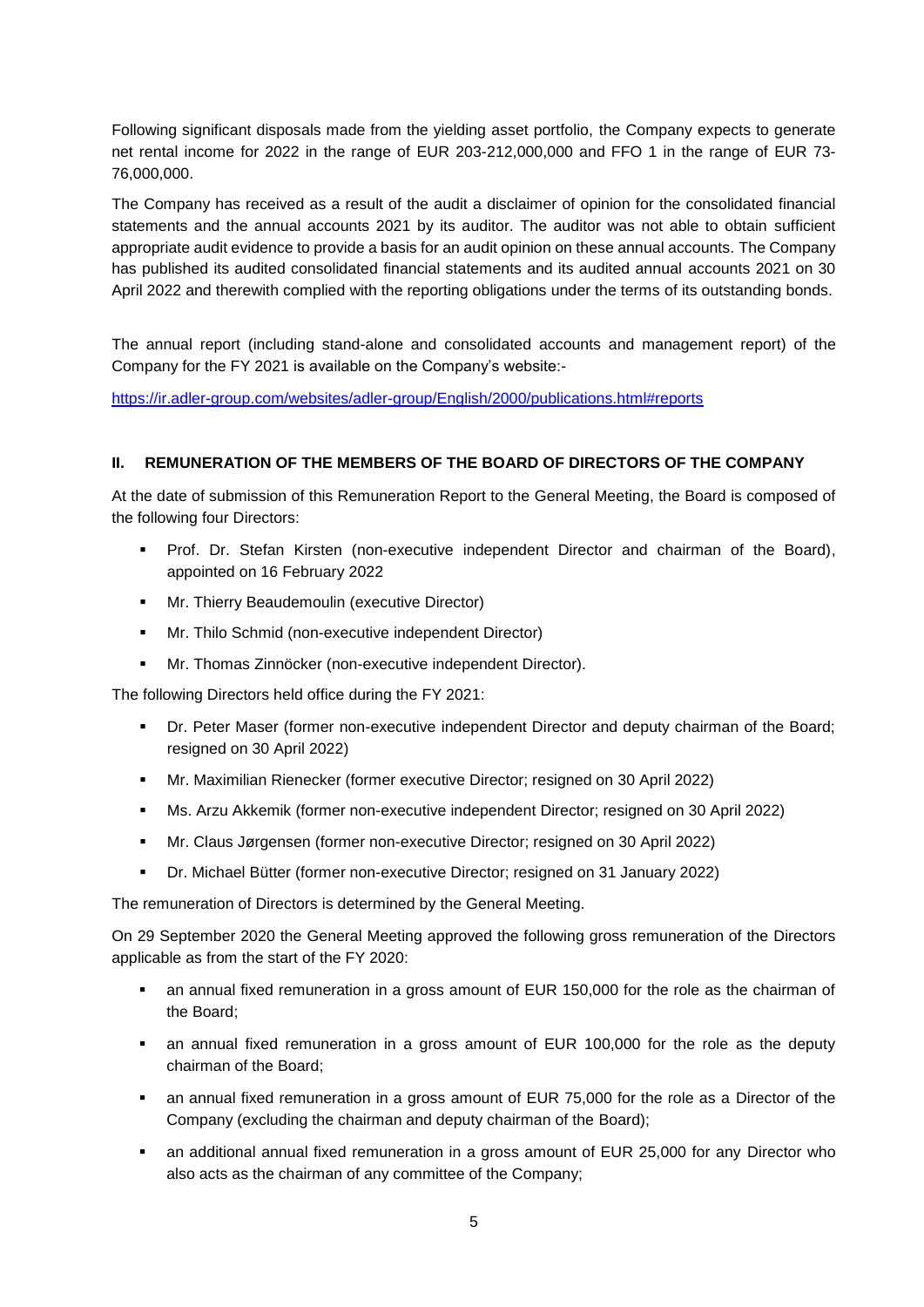an additional fee in a gross amount of EUR 1,500 per attendance of a Director at any meeting of the Board or any meeting of a committee of the Company, of which the Director is a member.

Furthermore, for FY 2021, all Directors were covered by the Company's directors' & officers' liability insurance and were entitled to reimbursement of any reasonable costs incurred within the scope of their duties as Directors, upon presentation of proof of payment of such costs.

# **Current Directors**

The total remuneration paid out or due to the executive and non-executive current Directors in respect of FY 2021 is in a gross amount of EUR 423,500, plus the value of any directors' & officers' liability insurance, expenses and VAT.

The following table displays the total remuneration (in gross figures in Euro) of **current non-executive directors** (excluding Prof. Dr. Stefan Kirsten; the Company will report on remuneration of Prof. Dr. Stefan Kirsten in the remuneration report for the financial year 2022), split out by component:-

| <b>Name and position</b>                                         | <b>Annual fixed</b><br>remuneration | <b>Fixed remuneration</b><br>(aside from directors' and<br>officers' insurance, no other<br>benefits are awarded)<br><b>Attendance</b><br>fees | <b>Total</b> |
|------------------------------------------------------------------|-------------------------------------|------------------------------------------------------------------------------------------------------------------------------------------------|--------------|
| Mr. Thilo Schmid*                                                | 2021                                | 2021                                                                                                                                           | 2021         |
| non-executive independent Director                               | 75,000                              | 58,500                                                                                                                                         | 133,500      |
| member and chairman of the audit committee                       | 2020                                | 2020                                                                                                                                           | 2020         |
| member of the nomination and compensation committee              | 19,159.84                           | 13,500                                                                                                                                         | 32,659.84    |
| member of the steering committee                                 |                                     |                                                                                                                                                |              |
| *position held from 29 September 2020                            |                                     |                                                                                                                                                |              |
| Mr. Thomas Zinnöcker*                                            | 2021                                | 2021                                                                                                                                           | 2021         |
| non-executive independent Director                               | 100,000                             | 59,500                                                                                                                                         | 149,500      |
| member and chairman of the investment and financing<br>committee | 2020                                | 2020                                                                                                                                           | 2020         |
| member of the audit committee                                    | 25,546.45                           | 9,000                                                                                                                                          | 34,546.45    |
| member of steering committee                                     |                                     |                                                                                                                                                |              |
| *position held from 29 September 2020                            |                                     |                                                                                                                                                |              |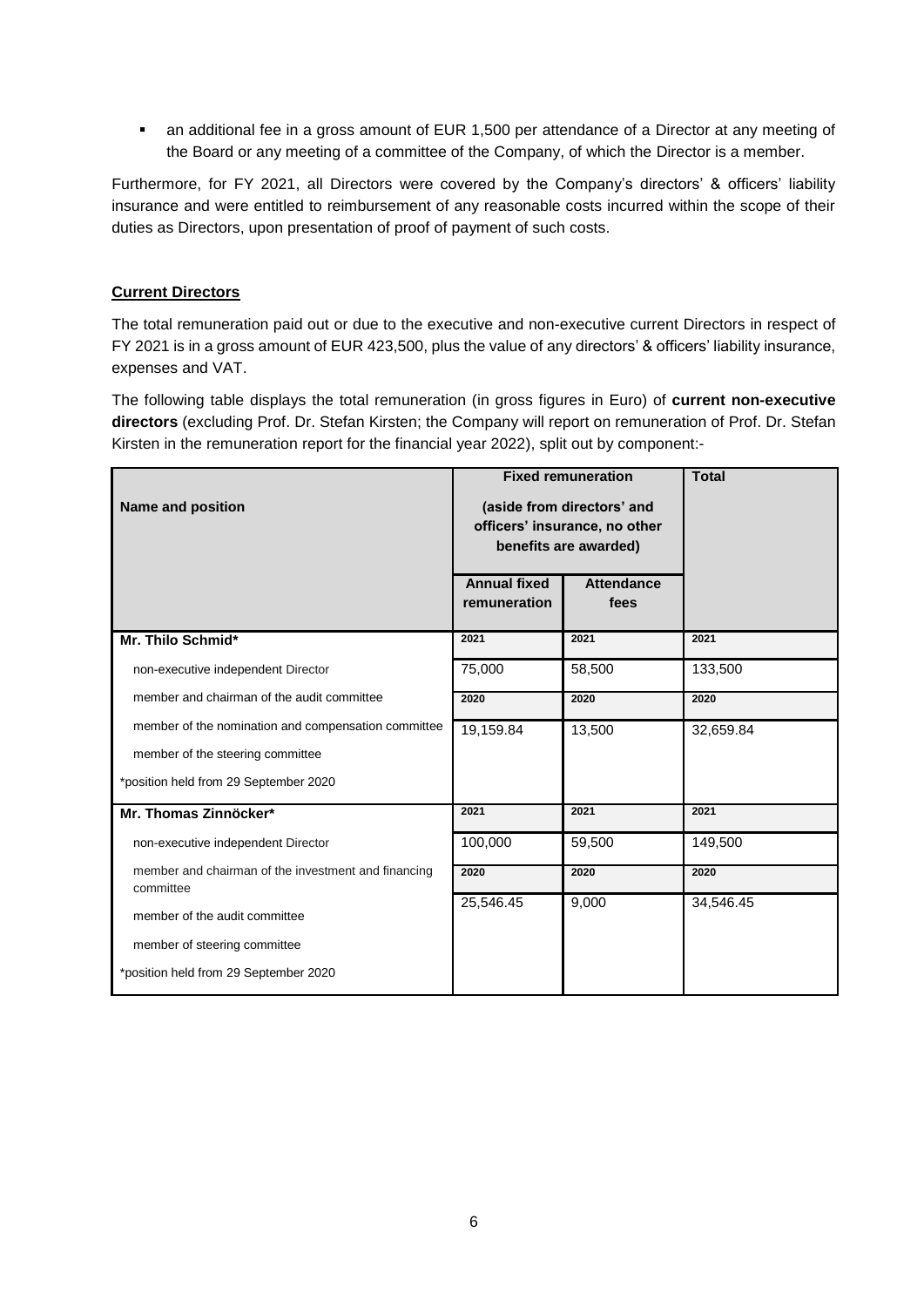The following table displays the total remuneration (in gross figures in Euro) of **executive current director**, split out by component:-

| <b>Name and position</b>                                                                                                                                                     |                                     | <b>Fixed remuneration</b><br>(aside from directors' and<br>officers' insurance, no other<br>benefits are awarded) | <b>Total</b> |
|------------------------------------------------------------------------------------------------------------------------------------------------------------------------------|-------------------------------------|-------------------------------------------------------------------------------------------------------------------|--------------|
|                                                                                                                                                                              | <b>Annual fixed</b><br>remuneration | <b>Attendance</b><br>fees                                                                                         |              |
| Mr. Thierry Beaudemoulin*                                                                                                                                                    | 2021                                | 2021                                                                                                              | 2021         |
| executive Director and co-chief executive officer                                                                                                                            | 100,000                             | 40,500                                                                                                            | 140,500      |
| chairman and member of the ad hoc committee of the<br>Company                                                                                                                | 2020                                | 2020                                                                                                              | 2020         |
| *position held from 10 December 2019                                                                                                                                         | 100,000                             | 31,500                                                                                                            | 131,500      |
| Note: the remuneration related to this Director's mandate<br>as co-chief executive officer and Daily Manager is<br>explained in the next section of this Remuneration Report |                                     |                                                                                                                   |              |

# **Former Directors**

The total remuneration paid to the former non-executive Directors in respect of FY 2021 is in a gross amount of EUR 761,000, plus the value of any directors' & officers' liability insurance, expenses and VAT.

The following table displays the total remuneration (in gross figures in Euro) of **former non-executive directors who held office in FY 2021**, split out by component:-

| <b>Name and position</b>                                                                                    | <b>Fixed remuneration</b><br>(aside from directors' and<br>officers' insurance, no other<br>benefits are awarded)<br><b>Annual fixed</b><br><b>Attendance</b><br>remuneration<br>fees |        | <b>Total</b> |
|-------------------------------------------------------------------------------------------------------------|---------------------------------------------------------------------------------------------------------------------------------------------------------------------------------------|--------|--------------|
| Dr. Peter Maser*                                                                                            | 2021                                                                                                                                                                                  | 2021   | 2021         |
| Former non-executive independent Director and deputy<br>chairman of the Board (during the FY 2021 Dr. Peter | 175,000                                                                                                                                                                               | 79,500 | 254,500      |
| Maser acted as chairman of the Board)                                                                       | 2020                                                                                                                                                                                  | 2020   | 2020         |
| Former member of the audit committee                                                                        | 173,941.26                                                                                                                                                                            | 42,000 | 215,941.26   |
| Former member of the investment and financing<br>committee                                                  |                                                                                                                                                                                       |        |              |
| Former member and chairman of the nomination and<br>compensation committee                                  |                                                                                                                                                                                       |        |              |
| Former member of the steering committee                                                                     |                                                                                                                                                                                       |        |              |
| * resigned on 30 April 2022                                                                                 |                                                                                                                                                                                       |        |              |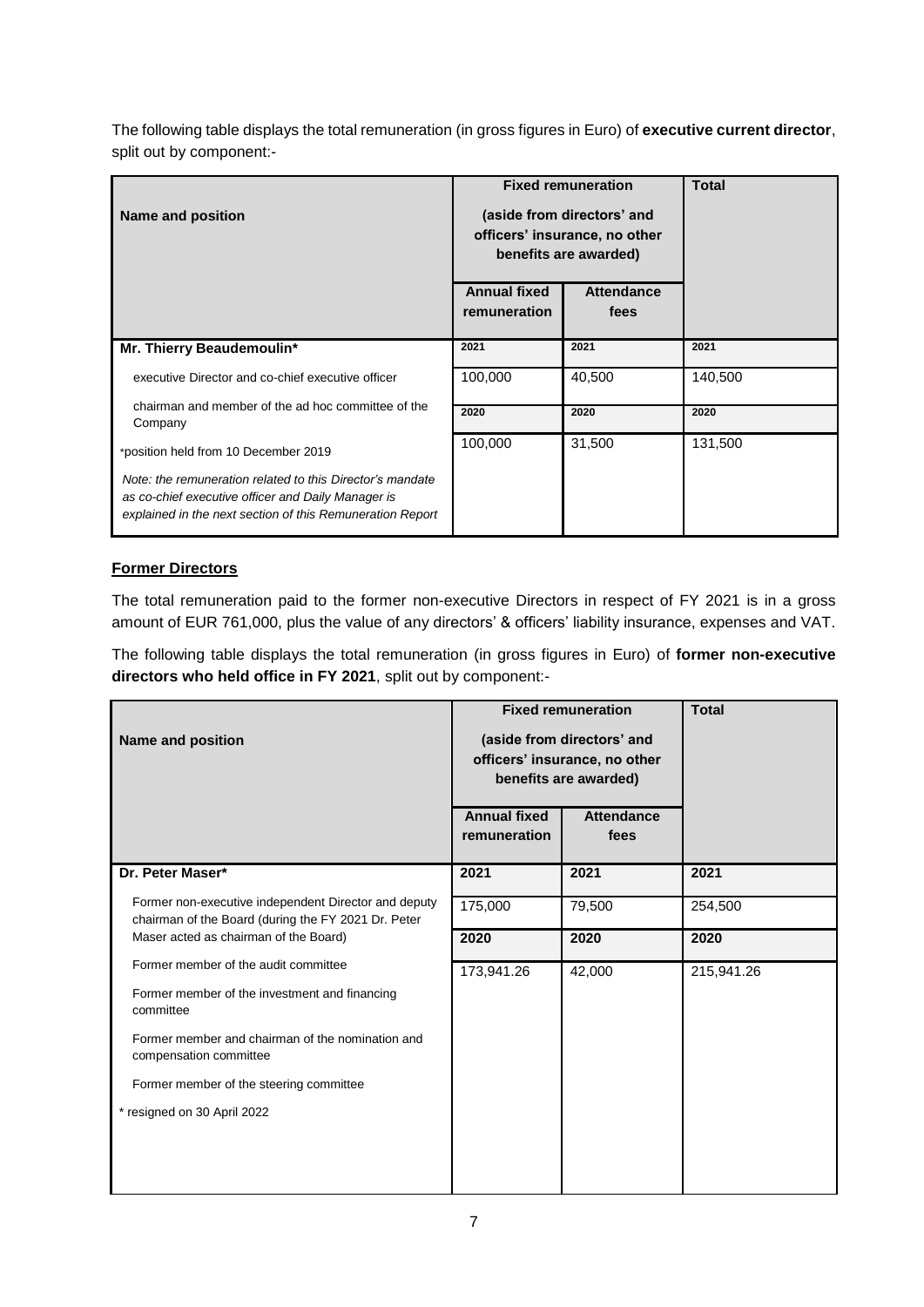| Dr. Michael Bütter*                                           | 2021      | 2021   | 2021      |
|---------------------------------------------------------------|-----------|--------|-----------|
| Former non-executive independent Director                     | 100,000   | 58,500 | 158,500   |
| Former member and chairman of the audit committee             | 2020      | 2020   | 2020      |
| Former member of the steering committee                       | 100,000   | 37,500 | 137,500   |
| *resigned on 31 January 2022                                  |           |        |           |
| Ms. Arzu Akkemik*                                             | 2021      | 2021   | 2021      |
| Former non-executive independent Director                     | 75,000    | 42,000 | 117,000   |
| Former member of the nomination and compensation<br>committee | 2020      | 2020   | 2020      |
| Former member of the steering committee                       | 75,000    | 27,000 | 102,000   |
| *resigned on 30 April 2022                                    |           |        |           |
| Mr. Claus Jørgensen*                                          | 2021      | 2021   | 2021      |
| Former non-executive independent Director                     | 75,000    | 40,500 | 115,500   |
| Former member of the investment and financing<br>committee    | 2020      | 2020   | 2020      |
| *resigned on 30 April 2022                                    | 19,159.84 | 7,500  | 26,659.84 |

The following table displays the total remuneration (in gross figures in Euro) of **former executive director**, split out by component:-

| <b>Name and position</b>                                                                                                                                                      | <b>Fixed remuneration</b><br>(aside from directors' and<br>officers' insurance, no other<br>benefits are awarded) | <b>Total</b>              |           |
|-------------------------------------------------------------------------------------------------------------------------------------------------------------------------------|-------------------------------------------------------------------------------------------------------------------|---------------------------|-----------|
|                                                                                                                                                                               | <b>Annual fixed</b><br>remuneration                                                                               | <b>Attendance</b><br>fees |           |
| Mr. Maximilian Rienecker*                                                                                                                                                     | 2021                                                                                                              | 2021                      | 2021      |
| Former executive Director and co-chief executive officer<br>Former member of the ad hoc committee of the                                                                      | 75,000                                                                                                            | 40,500                    | 115,500   |
| Company                                                                                                                                                                       | 2020                                                                                                              | 2020                      | 2020      |
| *resigned on 30 April 2022                                                                                                                                                    | 50,480.77                                                                                                         | 22,500                    | 72,980.77 |
| Note: the remuneration related to this Director's mandate<br>as co-chief executive officer and Daily Manager is<br>explained in the next section of this Remuneration Report. |                                                                                                                   |                           |           |

#### **III. REMUNERATION OF SENIOR MANAGEMENT**

As at the date of submission of this Remuneration Report to the General Meeting, the Senior Management of the Company is composed of:-

 Mr. Thierry Beaudemoulin (director, chief executive officer (until 30 April 2022 – co-chief executive officer) and Daily Manager)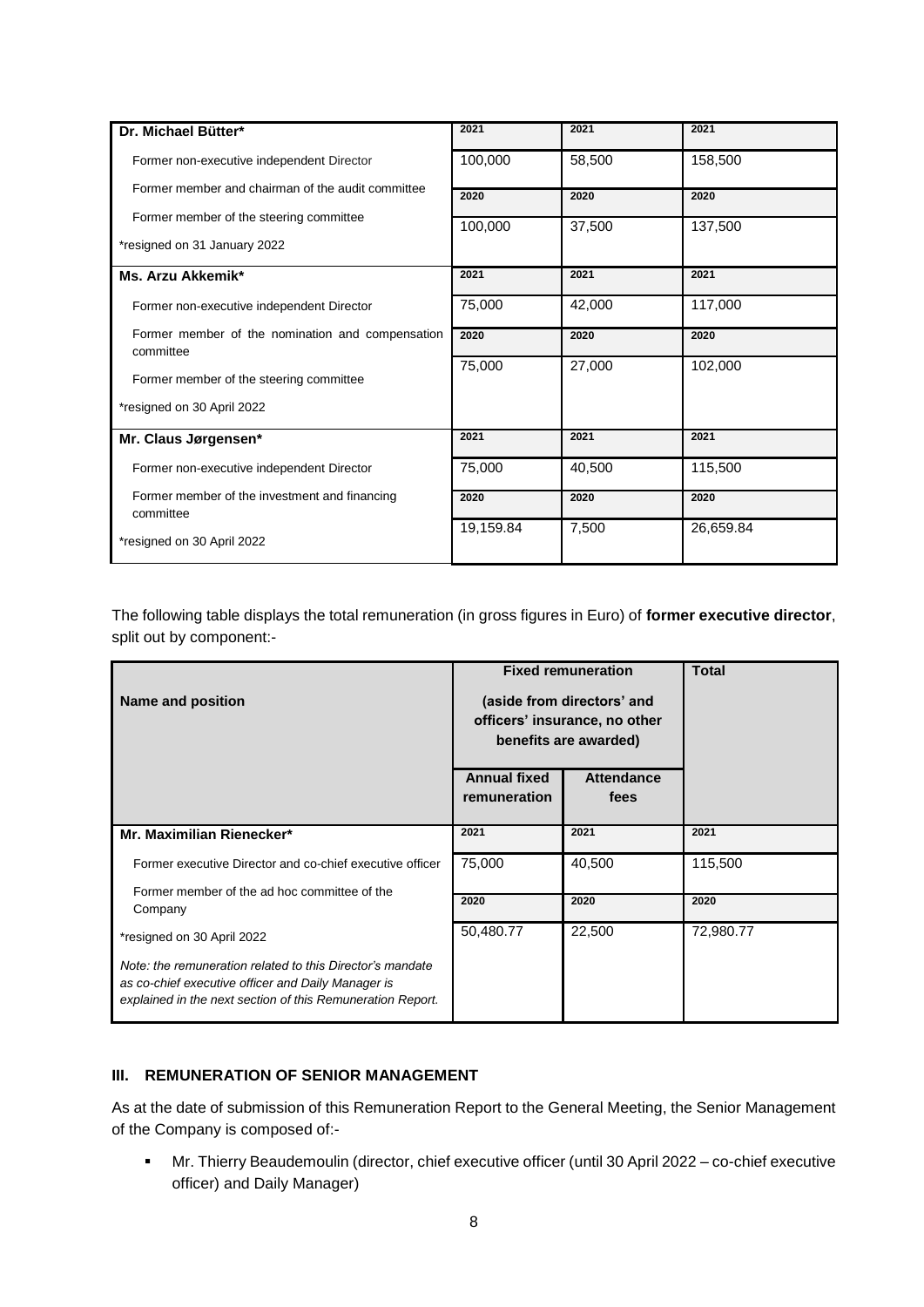- Mr. Sven-Christian Frank (chief legal officer (a "**CLO**")) and
- Dr. Bernd Schade (chief development officer (a "**CDO**")).

Mr. Maximilian Rienecker (former member of the Senior Management: Director, co-chief executive officer and Daily Manager) held office during the FY 2021 and resigned on 30 April 2022.

Mr. Thierry Beaudemoulin and Mr. Maximilian Rienecker acted as co-chief executive officers (**"Co-CEOs"**) during the FY 2021.

The remuneration of members of the Senior Management and Daily Managers is determined by the Board.

In respect of the FY 2021:

members of Senior Management were entitled to the following:-

(i) an annual base remuneration,

- (ii) a short-term variable incentive bonus (the **"STI-Bonus"**) and
- (iii) a long-term variable incentive bonus (the **"LTI-Bonus"**).
- members of Senior Management received certain fringe benefits;
- members of Senior Management were covered by the Company's directors' & officers' liability insurance and were entitled to reimbursement of any reasonable costs incurred within the scope of their duties as senior executives, upon presentation of proof of payment of such costs.

#### *Annual base remuneration*

Pursuant to the service agreements with the Company or its subsidiaries, the members of Senior Management are entitled to receive the following gross fixed annual remuneration (*pro rata temporis* as applicable):

- Mr. Thierry Beaudemoulin EUR 600,000 per annum.
- Mr. Maximilian Rienecker EUR 600,000 per annum (part of which is paid pursuant to a service agreement with ADLER Properties GmbH). Mr. Maximilian Rienecker resigned on 30 April 2022.
- Mr. Sven-Christian Frank EUR 420,000 per annum (part of which is paid pursuant to a service agreement with ADLER Properties GmbH); Mr. Frank also has a service agreement with another group company, ADLER Real Estate AG but any remuneration received by Mr. Frank pursuant to the ADLER Real Estate AG service agreement is netted against the remuneration he receives pursuant to the service agreements with the Company/ADLER Real Estate AG.
- Dr. Bernd Schade EUR 400,000 (which is paid pursuant to a service agreement with Consus Real Estate AG).

#### *STI-Bonus – Mr. Thierry Beaudemoulin, Mr. Maximilian Rienecker and Mr. Sven-Christian Frank*

The STI-Bonus is an annual payment dependent on the achievement of certain targets, which are agreed between the relevant member of Senior Management (Mr. Thierry Beaudemoulin, Mr. Maximilian Rienecker (resigned on 30 April 2022) and Mr. Sven-Christian Frank) and the Company at the time of (or shortly after) the approval of the budget for the relevant financial year. For the financial year 2021, the STI-Bonus targets are linked to certain quantitative and qualitative variables set by the Board, such as, (i) funds from operations (FFO1) per share (Mr Thierry Beaudemoulin and Mr Maximilian Rienecker - weighting 50%; Mr Frank – weighting 47.50%), (ii) EBITDA from sales activities (Mr. Thierry Beaudemoulin and Mr. Maximilian Rienecker – weighting 25%; Mr. Frank – weighting 22.5%), and (iii) certain soft goals (Mr.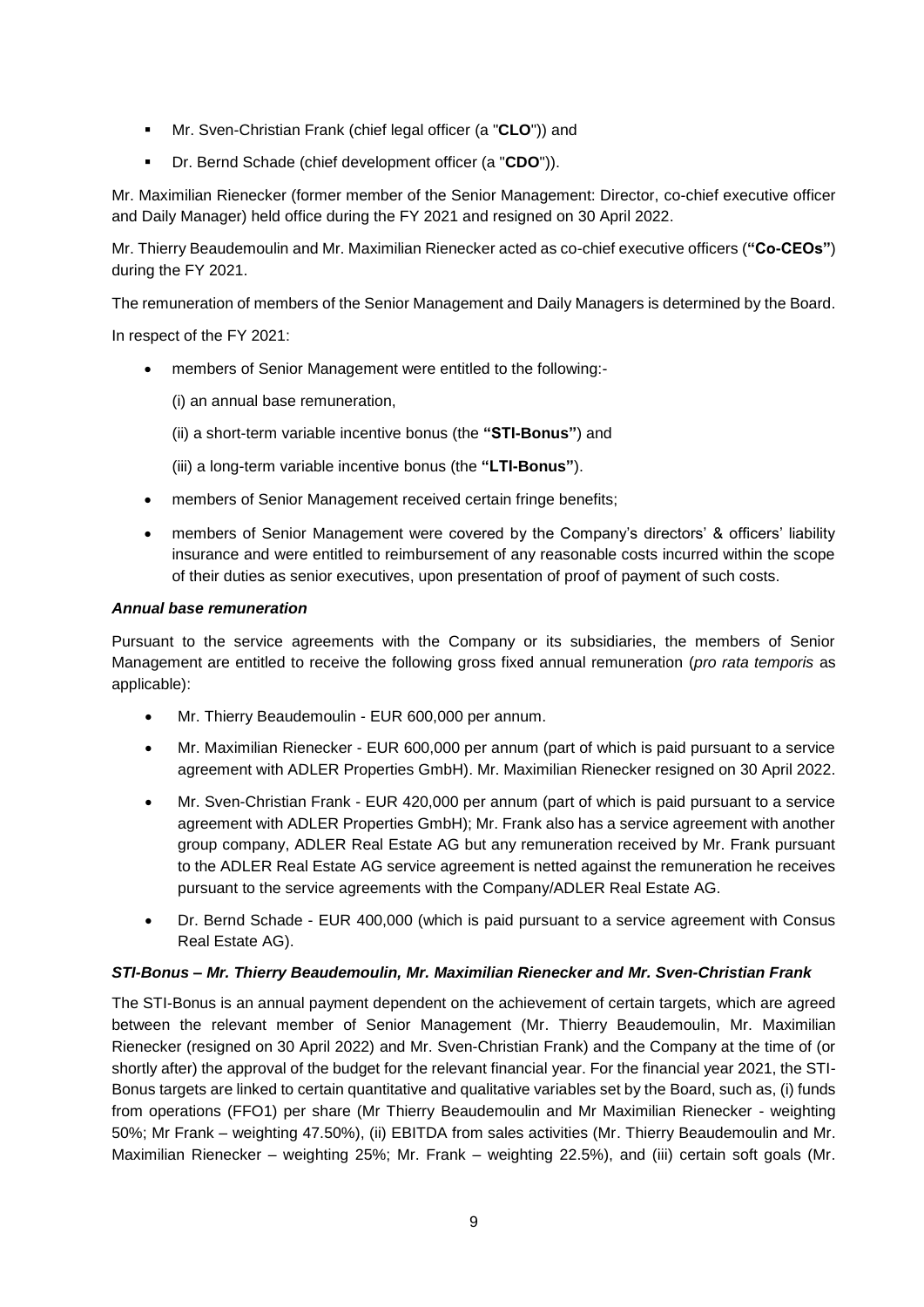Thierry Beaudemoulin and Mr. Maximilian Rienecker – weighting 25%; Mr. Frank – weighting 30%). The Board may also decide to attribute a discretionary bonus.

Pursuant to the respective service agreements with the Company, the maximum STI-Bonus payable to members of Senior Management *pro rata temporis* as applicable) is as follows:

- Mr. Thierry Beaudemoulin EUR 350,000 per annum;
- Mr. Maximilian Rienecker EUR 350,000 per annum;
- Mr. Sven-Christian Frank EUR 150,000 per annum.

The payment of the STI-Bonus is made from a minimum target achievement of 50 % of the targets up to a maximum target achievement of 100 % of the targets. A linear calculation takes place between these values.

**The STI-Bonus for the FY 2021 is payable at the latest with the next payroll run following the General Meeting in the year 2022 approving the financial statements for the FY 2021. Therefore, because the right to receive the STI Bonus for FY 2021 did not vest in FY 2021, the amount of the STI-Bonus is not included in this report but will be included in this Remuneration Report for the next financial year.** 

# *STI-Bonus – Dr. Bernd Schade*

Pursuant to the service agreement with Consus Real Estate AG, Dr. Bernd Schade is entitled to STI-Bonus for each year of his contract. The amount of STI-Bonus to be paid out depends on the achievement of certain targets as of the end of each financial year, which shall be agreed between the parties in each case by the end of the third calendar month of the respective financial year. If no agreement has been reached, Consus Real Estate AG shall set the targets at its reasonable discretion. A quantitative target in the form of EBITDA and a qualitative target are to be agreed upon. For the determination of the STI-Bonus, both targets are weighted equally. The achievement of each target is evaluated separately.

Due to the fact that Dr. Schade only commenced the activities under the service agreement in November 2021, no STI-Bonus targets were set for financial year 2021.

The level of STI-Bonus is determined by the overall target achievement. The overall target achievement of each target (qualitative and quantitative) multiplied by a factor of 0.5. Payment is made from an overall target achievement level of 50 % to a maximum of 150 %. Between these values a linear calculation takes place. The STI-Bonus shall be calculated basing on the base value for the respective financial year multiplied with the respective overall target achievement level.

The base value for calculating the STI-Bonus shall be:

- for the first year of his term of office under the service agreement: EUR 200,000; and
- for each of the next two years of his term of office under the service agreement: EUR 150,000 which shall be calculated for each financial year on a *pro rata temporis basis*.

Irrespective of achievement of the targets, Dr. Schade is entitled to a minimum STI-Bonus for the FY 2022 in an amount or EUR 100,000 gross (the "**Minimum STI**"). As the appointment of Dr. Schade became effective prior to the end of the financial year 2021, the Minimum-STI shall be allocated proportionally to FY 2021 and 2022, whereby for each calendar month of 2021, for which the appointment was effective, 1/12 of the Minimum STI shall be allocated to FY 2021 and the remaining to FY 2022.

**The STI-Bonus is payable to Dr. Schade at the latest with the next payroll run following the general meeting of Consus Real Estate AG for the relevant financial year. Therefore, because the right to receive the STI-Bonus for FY 2021 did not vest in FY 2021, the amounts of STI-Bonus for the FY 2021 will only be reported in the next financial year.**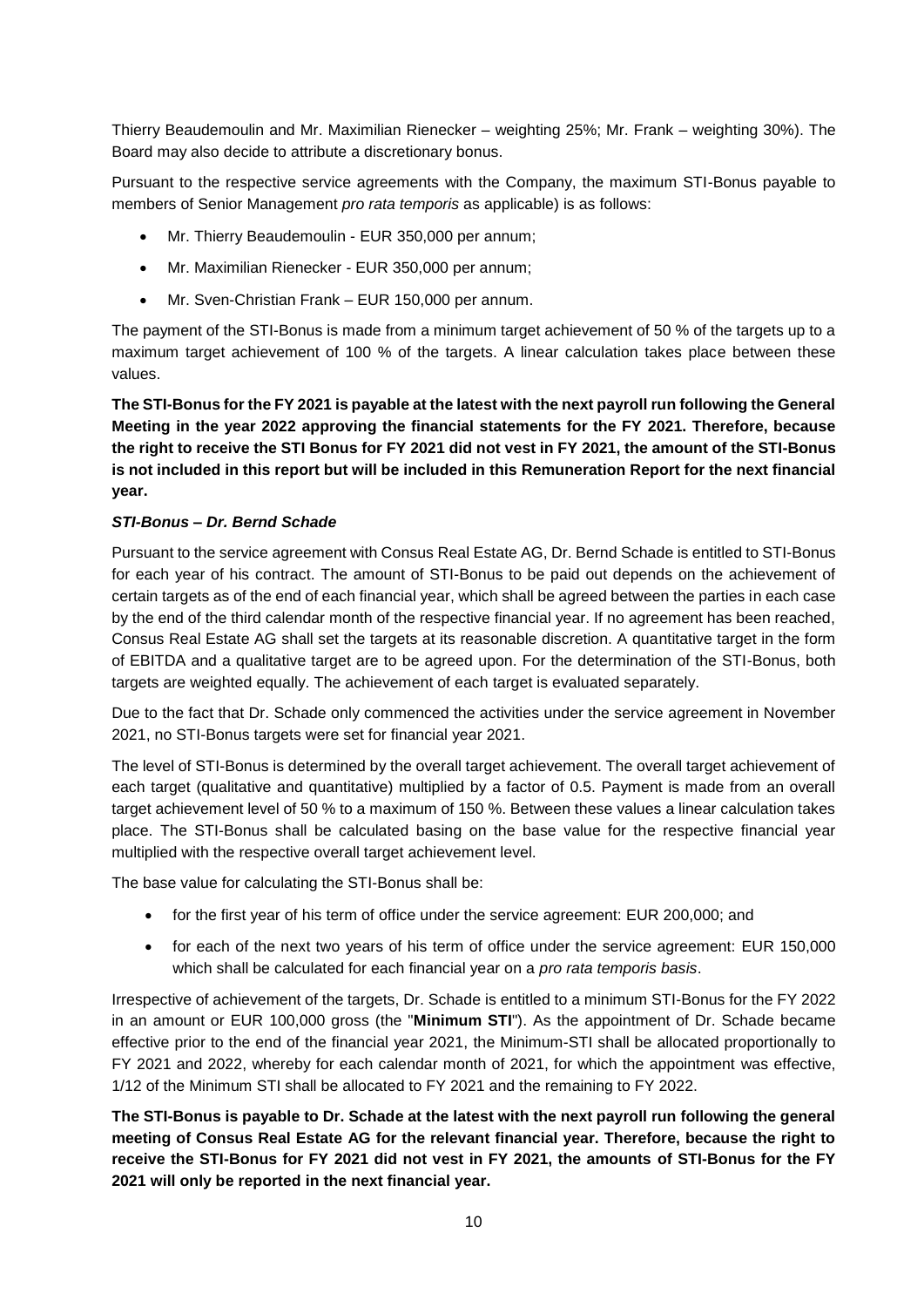#### *LTI-Bonus – Mr. Thierry Beaudemoulin, Mr. Maximilian Rienecker and Mr. Sven-Christian Frank*

The following three members of Senior Management – Mr. Thierry Beaudemoulin, Mr. Maximilian Rienecker and Mr. Sven-Christian Frank - are eligible to earn an LTI-Bonus, to be settled in shares of the Company (if the Company can issue said shares) or in cash (if the Company cannot issue shares) on termination of the respective service agreement. The LTI-Bonus is dependent on the achievement of certain targets, which are agreed between the member of Senior Management and the Company at the time of (or shortly after) the approval of the budget for the relevant financial year. For the Co-CEOs and CLO, in regards of the financial year 2021, the LTI-Bonus targets are linked to certain quantitative and qualitative variables set by the Board, such as, for example, (i) reduction in the share price discount to the EPRA NAV per share, (ii) EPRA NAV per share, and (iii) ESG.

Pursuant to the respective service agreements with the Company, the maximum LTI-Bonus payable to members of Senior Management (*pro rata temporis* as applicable) is as follows:

- Mr. Thierry Beaudemoulin EUR 350,000 per annum;
- Mr. Maximilian Rienecker EUR 350,000 per annum;
- Mr. Sven-Christian Frank EUR 155,000 per annum.

The payment of the LTI-Bonus is made from a minimum target achievement of 50-75 % of the targets up to a maximum target achievement of 100 % of the targets. A linear calculation takes place between these values.

**The amount of the LTI-Bonus in respect of the FY 2021 was determined only after the close of FY 2021 and is only payable on or about the time of termination of the appointment of the relevant member of Senior Management. Therefore, the amount of the LTI-Bonus will not be reported therein.**

#### *LTI-Bonus – Dr. Bernd Schade*

Pursuant to the service agreement with Consus Real Estate AG, a subsidiary of the Company, Dr. Bernd Schade is entitled to a LTI-Bonus – a virtual participation in Consus Real Estate AG in an amount of EUR 500,000 (the "**Virtual Participation**"). The granting of the Virtual Participation does not constitute a remuneration for any services or other merits of Dr. Schade for Consus Real Estate AG. The Virtual Participation is, furthermore, granted to Dr. Schade without any capital contribution or other remuneration. Dr. Schade is entitled to payment of a LTI-Bonus after a waiting period of three years as of the date of commencement of his service agreement (the "**Waiting Period**"), the amount of which depends on the amount of the Virtual Participation and the "long-term-target-achievement ratio", if certain conditions defined in the service agreement are fulfilled. The "long-term-target" is a fixed amount, by which the "target-EPRA-NAV" as of the end of the Waiting Period must exceed the "output-EPRA-NAV" as of the commencement of the service agreement, in order to achieve "long-term-target-achievement ratio" of 100 %. The "long-term-target-achievement ratio" is the percentage by which the "long-term-target" has been reached or, as the case may be, exceeded.

Payment is made from a "long-term-target-achievement ratio" of 50 % to a maximum of 150 %. Between these values a linear calculation takes place.

The "output-EPRA-NAV" and the method to determine the "target-EPRA-NAV" as well as the "long-termtarget" shall be agreed between the parties until the expiry of three months following the commencement of service agreement. If no agreement has been reached, Consus Real Estate AG will set these targets respectively method at its reasonable discretion.

Due to the fact that Dr. Schade only commenced the activities under the service agreement in November 2021, no LTI-Bonus targets were set for financial year 2021.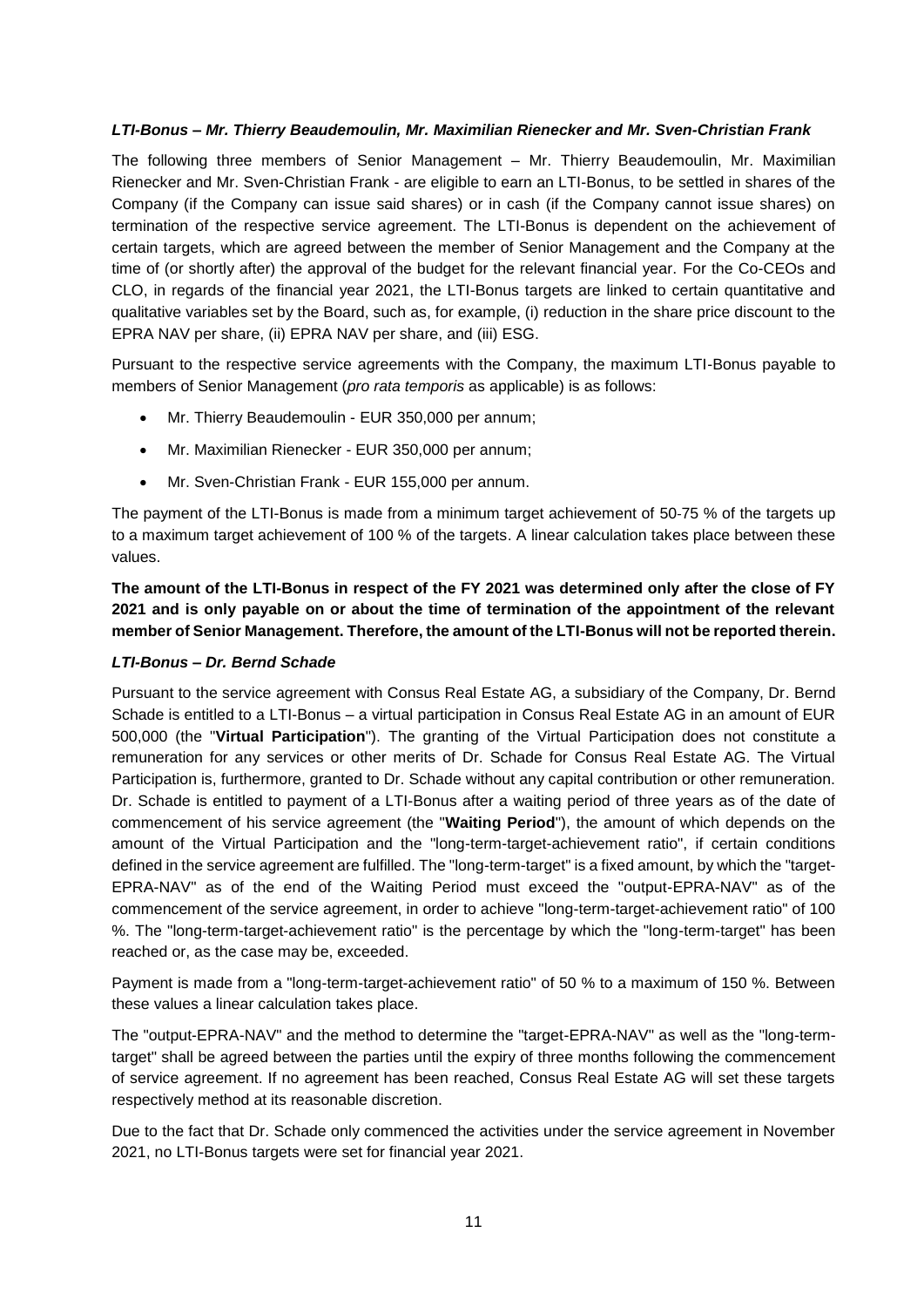The amount of LTI-Bonus shall be determined on the basis of the Virtual Participation within the three months following the end of the Waiting Period according to the following formula: LTI-Bonus = Virtual Participation x long-term-target-achievement ratio".

If the "long-term-target" is achieved in full, i.e. the "long-term-target-achievement ratio" amounts to 100 % and the Virtual Participation was not reduced, this results in the LTI-Bonus payments of EUR 500,000 gross; if the "long-term-target-achievement ratio" amounts to 150 % or more, the maximum LTI-Bonus to be paid amounts to EUR 750,000, and if the "long-term-target-achievement ratio" amounts to 50 %, the LTI-Bonus to be paid out amounts to EUR 250,000.

The payment of the LTI-Bonus shall be made at the latest of the next salary payment date after expiry of three months following the end of the Waiting Period.

The service agreement between Consus Real Estate AG and Dr. Schade provides for derogation from the above in the event of a termination event prior to the end of the service agreement.

The supervisory board of Consus Real Estate AG may grant Dr. Schade an additional discretionary bonus for special services at its dutiful discretion without prior agreement. There is no legal claim to any discretionary bonus

# **Total remuneration of current members of Senior Management**

The total remuneration paid out or to be paid out (i.e. LTI-Bonus) to the current members of Senior Management in respect of FY 2021 is in a gross amount of EUR 2,046,199, plus insurance premium for directors' & officers' liability insurance, expenses and VAT.

# **The amounts of the STI-Bonus and LTI-Bonus in respect of FY 2021 bonuses are not reported in the table below**.

The following table displays the total remuneration (in gross figures in Euro) of **current members of senior management**, split out by component:-

| <b>Name and position</b>    | <b>Fixed remuneration</b> |                     | Variable<br>remuneration  |                           | <b>Extraordin</b><br>ary items | <b>Total</b> | <b>Proportion of</b><br>fixed and<br>variable<br>remuneration |
|-----------------------------|---------------------------|---------------------|---------------------------|---------------------------|--------------------------------|--------------|---------------------------------------------------------------|
|                             | <b>Base salary</b>        | <b>Fringe</b>       | STI-                      | LTI-                      |                                |              |                                                               |
|                             |                           | benefits            | <b>Bonus</b>              | <b>Bonus</b>              |                                |              |                                                               |
| Mr. Thierry                 | 2021                      | 2021                | 2021                      | 2021                      | 2021                           | 2021         | 2021                                                          |
| Beaudemoulin*               | 600,000                   | 34,332              | 338,908                   | 297,466                   | N/A                            | 1,270,706    | 50%/50%                                                       |
| executive director and      |                           | *car lease;         | *STI-Bonus                | *LTI-Bonus                |                                |              |                                                               |
| co-CEO                      |                           | health<br>insurance | for the FY<br>2020. A     | for the FY<br>2020. A     |                                |              |                                                               |
| chairman and member of      |                           |                     | small                     | small                     |                                |              |                                                               |
| the ad hoc committee of the |                           |                     | portion of<br>this amount | portion of<br>this amount |                                |              |                                                               |
| Company                     |                           |                     | related to                | related to                |                                |              |                                                               |
| * position held from 10     |                           |                     | the period                | the period                |                                |              |                                                               |
| December 2019               |                           |                     | 10                        | 10                        |                                |              |                                                               |
|                             |                           |                     | December<br>$2019 - 31$   | December<br>$2019 - 31$   |                                |              |                                                               |
| Note: the remuneration      |                           |                     | December                  | December                  |                                |              |                                                               |
| related to this person's    |                           |                     | 2020 but                  | 2020 but                  |                                |              |                                                               |
| mandate as director is      |                           |                     | the decision              | the decision              |                                |              |                                                               |
| explained in the previous   |                           |                     | on granting               | on granting               |                                |              |                                                               |
|                             |                           |                     | this bonus                | this bonus                |                                |              |                                                               |
|                             |                           |                     | was taken                 | was taken                 |                                |              |                                                               |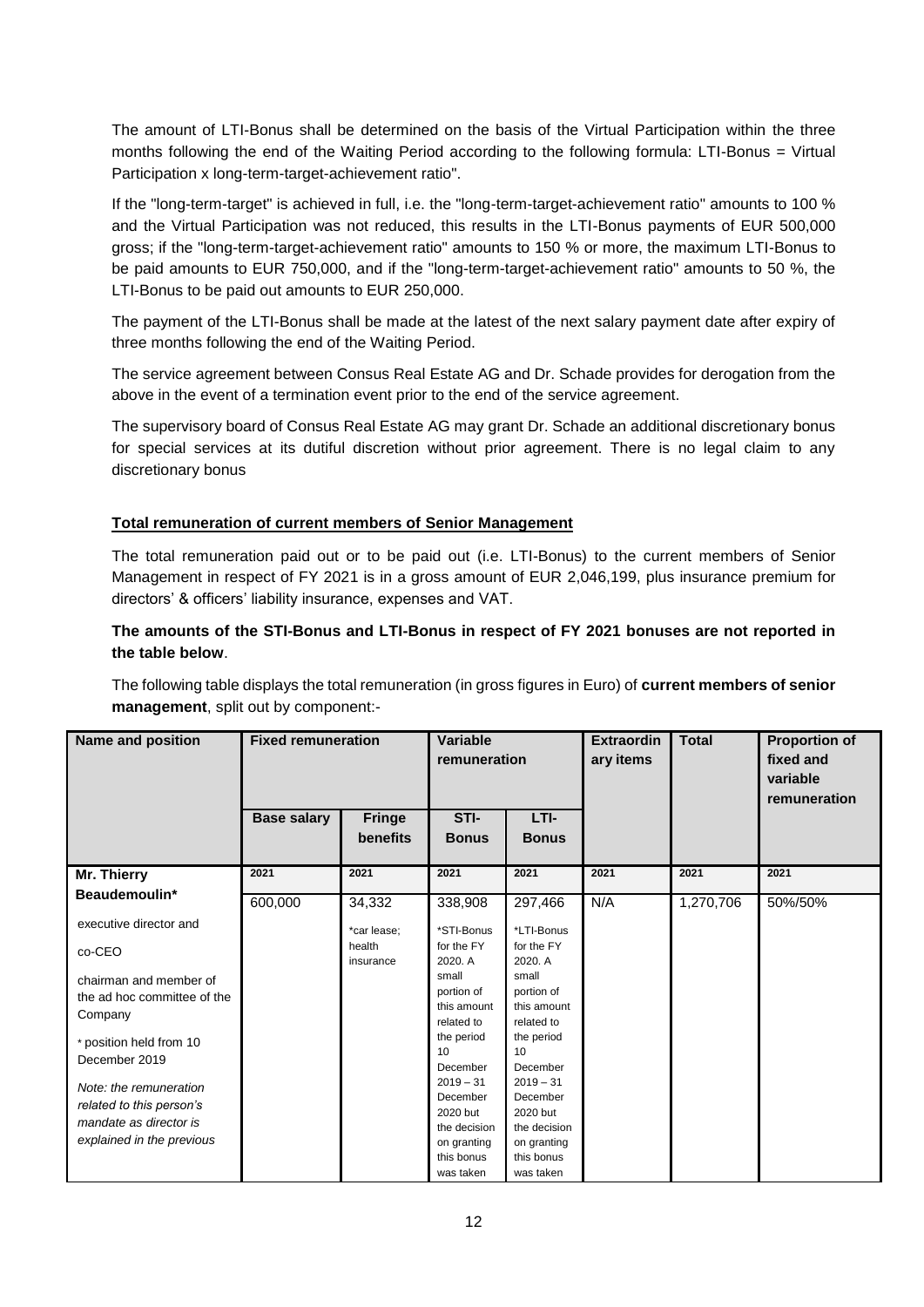| section of this                                                                                                                                                                                                                                                                                                                                                                                                         |                                                          |                                                                                                   | for the                                                                                                                                                                            | for the                                                                                                                                                                                                                                                              |                                                                                                                                                                                                                                                                                                                                                                                                         |            |         |
|-------------------------------------------------------------------------------------------------------------------------------------------------------------------------------------------------------------------------------------------------------------------------------------------------------------------------------------------------------------------------------------------------------------------------|----------------------------------------------------------|---------------------------------------------------------------------------------------------------|------------------------------------------------------------------------------------------------------------------------------------------------------------------------------------|----------------------------------------------------------------------------------------------------------------------------------------------------------------------------------------------------------------------------------------------------------------------|---------------------------------------------------------------------------------------------------------------------------------------------------------------------------------------------------------------------------------------------------------------------------------------------------------------------------------------------------------------------------------------------------------|------------|---------|
| <b>Remuneration Report</b>                                                                                                                                                                                                                                                                                                                                                                                              |                                                          |                                                                                                   | entire<br>period 10<br>December<br>2019 to 31<br>December<br>2020 in<br>2021<br>*maximum<br>bonus - all<br>predetermin<br>ed targets<br>set for the<br>FY 2020<br>were<br>achieved | entire<br>period 10<br>December<br>2019 to 31<br>December<br>2020 in<br>2021<br>*maximum<br>bonus - all<br>predetermin<br>ed targets<br>set for the<br>FY 2020<br>were<br>achieved<br>*payable on<br>or about the<br>time of<br>termination<br>of the<br>appointment |                                                                                                                                                                                                                                                                                                                                                                                                         |            |         |
|                                                                                                                                                                                                                                                                                                                                                                                                                         | 2020                                                     | 2020                                                                                              | 2020                                                                                                                                                                               | 2020                                                                                                                                                                                                                                                                 | 2020                                                                                                                                                                                                                                                                                                                                                                                                    | 2020       | 2020    |
|                                                                                                                                                                                                                                                                                                                                                                                                                         | 572,778                                                  | 20,960.06<br>*health<br>insurance                                                                 | N/A                                                                                                                                                                                | N/A                                                                                                                                                                                                                                                                  | N/A                                                                                                                                                                                                                                                                                                                                                                                                     | 593,738.06 | 100%/0% |
| Mr. Sven-Christian                                                                                                                                                                                                                                                                                                                                                                                                      | 2021                                                     | 2021                                                                                              | 2021                                                                                                                                                                               | 2021                                                                                                                                                                                                                                                                 | 2021                                                                                                                                                                                                                                                                                                                                                                                                    | 2021       | 2021    |
| Frank*                                                                                                                                                                                                                                                                                                                                                                                                                  | 420,000                                                  | 17,215                                                                                            | 50,137                                                                                                                                                                             | 51,808                                                                                                                                                                                                                                                               | 166,667                                                                                                                                                                                                                                                                                                                                                                                                 | 705,827    | 62%/38% |
| <b>CLO</b><br>*position held from 1<br>September 2020<br>Note: Mr. Frank has a<br>service agreement with<br>another group company,<br>ADLER Real Estate AG but<br>any remuneration received<br>by Mr. Frank pursuant to the<br><b>ADLER Real Estate AG</b><br>service agreement is netted<br>against the remuneration he<br>receives pursuant to the<br>service agreements with the<br>Company/ADLER Properties<br>GmbH | *paid/due by the<br>Company/ Adler<br>Properties<br>GmbH | *car lease;<br>health<br>insurance<br>*paid/due by<br>the Company/<br>Adler<br>Properties<br>GmbH | *STI-Bonus<br>for the FY<br>2020<br>*maximum<br>bonus - all<br>predetermin<br>ed targets<br>set for the<br>FY 2020<br>were<br>achieved                                             | *LTI-Bonus<br>for the FY<br>2020<br>*maximum<br>bonus - all<br>predetermin<br>ed targets<br>set for the<br>FY 2020<br>were<br>achieved<br>*payable on<br>or about the<br>time of<br>termination<br>of the<br>appointment                                             | *paid by Adler<br><b>Real Estate</b><br>AG and<br>relates to the<br>STI and LTI<br>bonus for the<br>activities<br>within a group<br>for a period<br>from 1<br>January 2020<br>until 31<br>August 2020,<br>i.e. a period<br>during which<br>Mr. Frank had<br>a corporate<br>mandate in<br><b>ADLER Real</b><br>Estate AG and<br>until the<br>appointment<br>of Mr. Frank<br>as the CLO of<br>the Company |            |         |
|                                                                                                                                                                                                                                                                                                                                                                                                                         | 2020                                                     | 2020                                                                                              | 2020                                                                                                                                                                               | 2020                                                                                                                                                                                                                                                                 | 2020                                                                                                                                                                                                                                                                                                                                                                                                    | 2020       | 2020    |
|                                                                                                                                                                                                                                                                                                                                                                                                                         | 14,000<br>*paid/due by the<br>Company                    | 14,000<br>*car<br>allowance;<br>health<br>insurance                                               | N/A                                                                                                                                                                                | N/A                                                                                                                                                                                                                                                                  | N/A                                                                                                                                                                                                                                                                                                                                                                                                     | 158,047    | 100%/0% |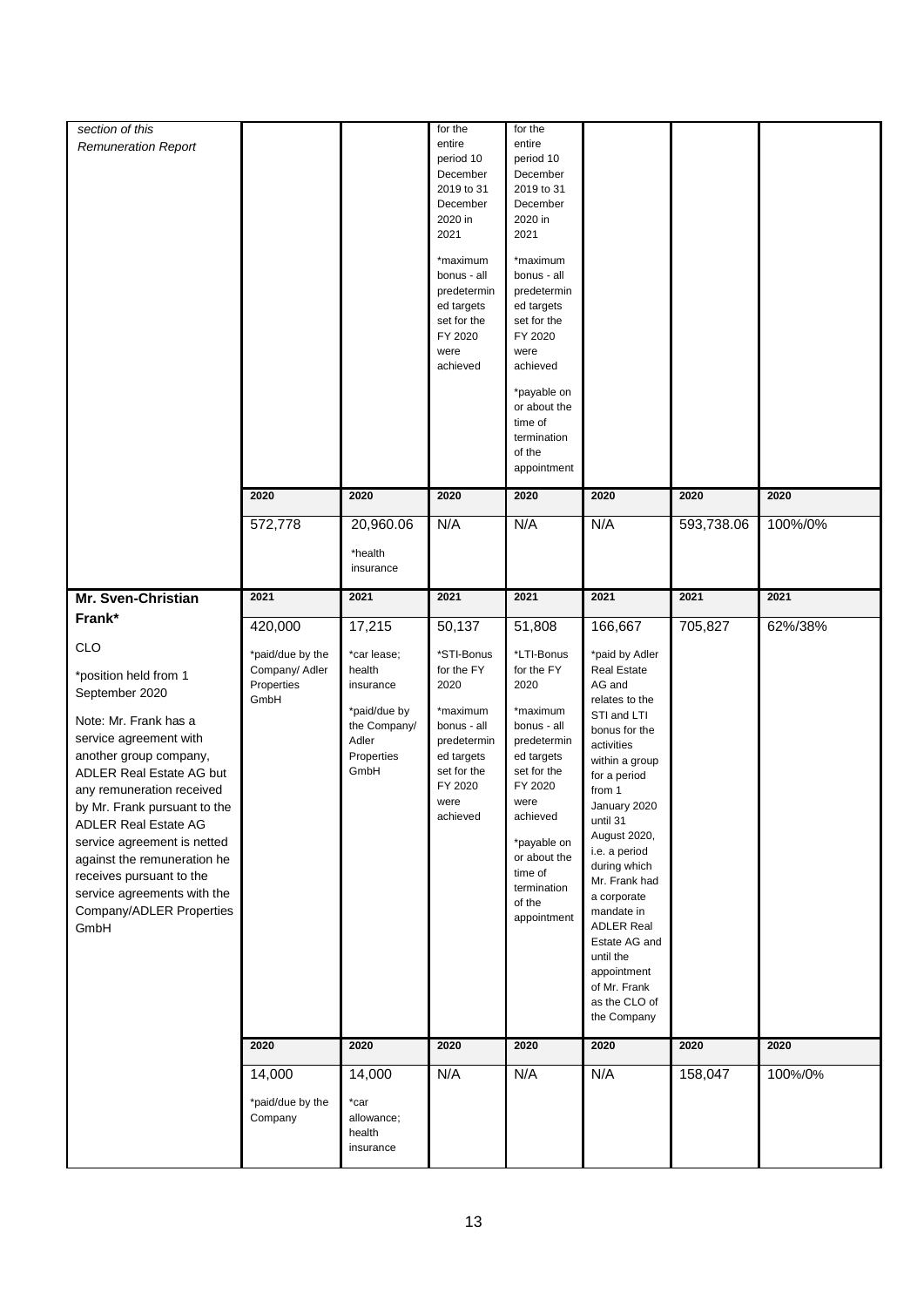|                                                      | 800<br>*paid/due by<br><b>Adler Properties</b><br>GmbH<br>125,000<br>*paid/due by<br>Adler Real<br>Estate AG | *paid/due by<br>the Company<br>N/A<br>*paid/due by<br>Adler<br>Properties<br>GmbH<br>4,247<br>*car lease<br>*paid/due by<br>Adler Real<br>Estate AG |      |      |     |        |         |
|------------------------------------------------------|--------------------------------------------------------------------------------------------------------------|-----------------------------------------------------------------------------------------------------------------------------------------------------|------|------|-----|--------|---------|
| Dr. Bernd Schade*                                    | 2021                                                                                                         | 2021                                                                                                                                                | 2021 | 2021 |     | 2021   | 2021    |
| CDO<br>*position of CDO held from 1<br>November 2021 | 66,667<br>*paid/due by<br>Consus Real<br>Estate AG                                                           | 3,000<br>*paid/due by<br>Consus Real<br>Estate AG                                                                                                   | N/A  | N/A  | N/A | 69,667 | 100%/0% |
|                                                      | 2020                                                                                                         | 2020                                                                                                                                                | 2020 | 2020 |     | 2020   | 2020    |
|                                                      | N/A                                                                                                          | N/A                                                                                                                                                 | N/A  | N/A  | N/A | N/A    | N/A     |

# **Total remuneration of former member of Senior Management**

The total remuneration paid out or to be paid out (i.e. LTI-Bonus) to the former member of Senior Management – Mr. Maximilian Rienecker, in respect of FY 2021 is in a gross amount of EUR 1,249,373, plus insurance premium for directors' & officers' liability insurance, expenses and VAT.

# **The amounts of the STI-Bonus and LTI-Bonus in respect of FY 2021 are not reported in the table below**.

The following table displays the total remuneration (in gross figures in Euro) of **former member of senior management**, split out by component:

| Name and position                                                                                                                                                                                       | <b>Fixed remuneration</b>                                           |                                              | Variable<br>remuneration                                                                                                      |                                                                                                                               | <b>Extraordin</b><br>ary items                                                                                                                                                  | <b>Total</b> | <b>Proportion of</b><br>fixed and<br>variable<br>remuneration |
|---------------------------------------------------------------------------------------------------------------------------------------------------------------------------------------------------------|---------------------------------------------------------------------|----------------------------------------------|-------------------------------------------------------------------------------------------------------------------------------|-------------------------------------------------------------------------------------------------------------------------------|---------------------------------------------------------------------------------------------------------------------------------------------------------------------------------|--------------|---------------------------------------------------------------|
|                                                                                                                                                                                                         | <b>Base salary</b>                                                  | <b>Fringe</b><br>benefits                    | STI-<br><b>Bonus</b>                                                                                                          | LTI-<br><b>Bonus</b>                                                                                                          |                                                                                                                                                                                 |              |                                                               |
| Mr. Maximilian                                                                                                                                                                                          | 2021                                                                | 2021                                         | 2021                                                                                                                          | 2021                                                                                                                          | 2021                                                                                                                                                                            | 2021         | 2021                                                          |
| Rienecker*<br>Former executive director<br>and co-CEO<br>Former member of the ad<br>hoc committee of the<br>Company<br>*resigned on 30 April 2022<br>Note: the remuneration<br>related to this person's | 600,000<br>*paid/due by the<br>Company/ Adler<br>Properties<br>GmbH | 44.764<br>*car lease;<br>health<br>insurance | 256,027<br>*STI-Bonus<br>for the FY<br>2020<br>*maximum<br>bonus - all<br>predetermin<br>ed targets<br>set for the<br>FY 2020 | 256,027<br>*LTI-Bonus<br>for the FY<br>2020<br>*maximum<br>bonus - all<br>predetermin<br>ed targets<br>set for the<br>FY 2020 | 92,555<br>* paid by Adler<br>Properties<br>GmbH and<br>relates to the<br>STI and LTI<br>bonus for the<br>activities<br>within a group<br>for a period<br>from 1<br>January 2020 | 1,249,373    | 52%/48%                                                       |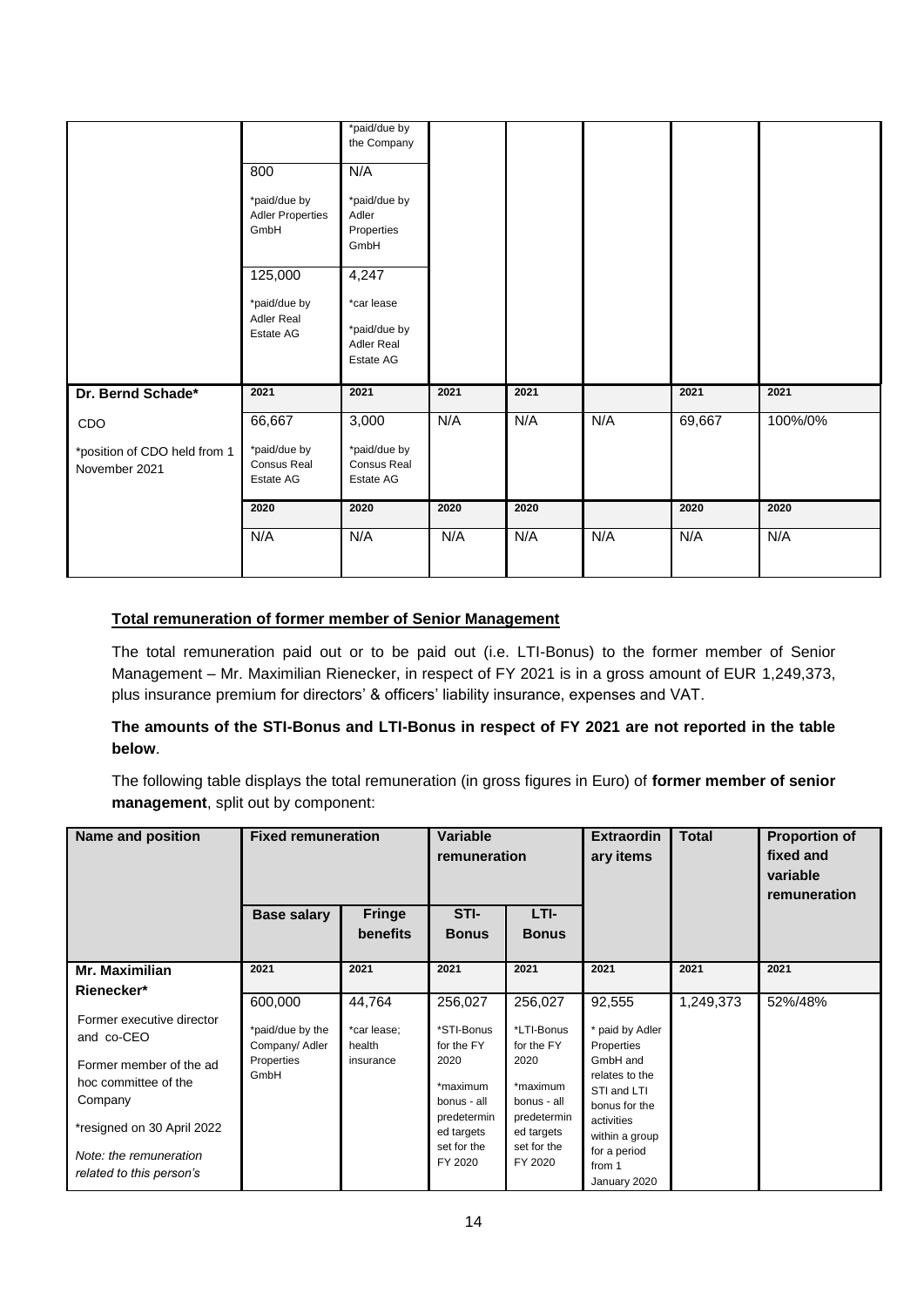| mandate as director is       |                  |                       | were     | were                  | until 8 April                 |         |         |
|------------------------------|------------------|-----------------------|----------|-----------------------|-------------------------------|---------|---------|
| explained in the previous    |                  |                       | achieved | achieved              | 2020, i.e. a<br>period during |         |         |
| section of this Remuneration |                  |                       |          | *payable on           | which Mr.                     |         |         |
| Report                       |                  |                       |          | or about the          | Rienecker had                 |         |         |
|                              |                  |                       |          | time of               | a corporate                   |         |         |
|                              |                  |                       |          | termination           | mandate in                    |         |         |
|                              |                  |                       |          | of the<br>appointment | <b>ADLER Real</b>             |         |         |
|                              |                  |                       |          |                       | Estate AG and<br>until the    |         |         |
|                              |                  |                       |          |                       | appointment                   |         |         |
|                              |                  |                       |          |                       | of Mr.                        |         |         |
|                              |                  |                       |          |                       | Rienecker as                  |         |         |
|                              |                  |                       |          |                       | the co-CEO of                 |         |         |
|                              |                  |                       |          |                       | the Company                   |         |         |
|                              | 2020             | 2020                  | 2020     | 2020                  | 2020                          | 2020    | 2020    |
|                              |                  |                       |          |                       |                               |         |         |
|                              |                  |                       |          |                       |                               |         |         |
|                              | 43,667           | 30,566                | N/A      | N/A                   | N/A                           | 467,233 | 100%/0% |
|                              |                  |                       |          |                       |                               |         |         |
|                              | *paid/due by the | *car lease;<br>health |          |                       |                               |         |         |
|                              | Company          | insurance             |          |                       |                               |         |         |
|                              |                  |                       |          |                       |                               |         |         |
|                              |                  | * paid/due by         |          |                       |                               |         |         |
|                              |                  | the Company           |          |                       |                               |         |         |
|                              |                  |                       |          |                       |                               |         |         |
|                              |                  |                       |          |                       |                               |         |         |
|                              |                  |                       |          |                       |                               |         |         |
|                              | 393,000          |                       |          |                       |                               |         |         |
|                              | *paid by Adler   |                       |          |                       |                               |         |         |
|                              | Properties       |                       |          |                       |                               |         |         |
|                              | GmbH             |                       |          |                       |                               |         |         |

# **IV. COMPLIANCE WITH THE REMUNERATION POLICY**

The remuneration granted to the Directors and Senior Management for the FY 2021 complies with the adopted Remuneration Policy and contributes to the long-term interests and sustainable performance of the Company.

The Company's ambitions to be and stay a leader, both in terms of size and quality of services, in the German residential real estate market is reflected in the remuneration of the Directors and Senior Management.

Adequate compensation is granted taking in consideration the level of responsibility and position of the Directors and Senior Management, ensures the retention and attraction of people with necessary competence to facilitate the sustainable performance of the Company and as such to secure the interests of the Company and its shareholders.

#### *Remuneration of Directors*

In accordance with the Remuneration Policy, in order to ensure sound corporate governance and to avoid the arising of any potential conflicts of interest, Directors did not receive any variable remuneration for their role as Directors of the Company. They only received the fixed remuneration as set out in Section II above.

### *Remuneration of Senior Management*

In accordance with the Remuneration Policy:-

The Senior Management is entitled to the following:-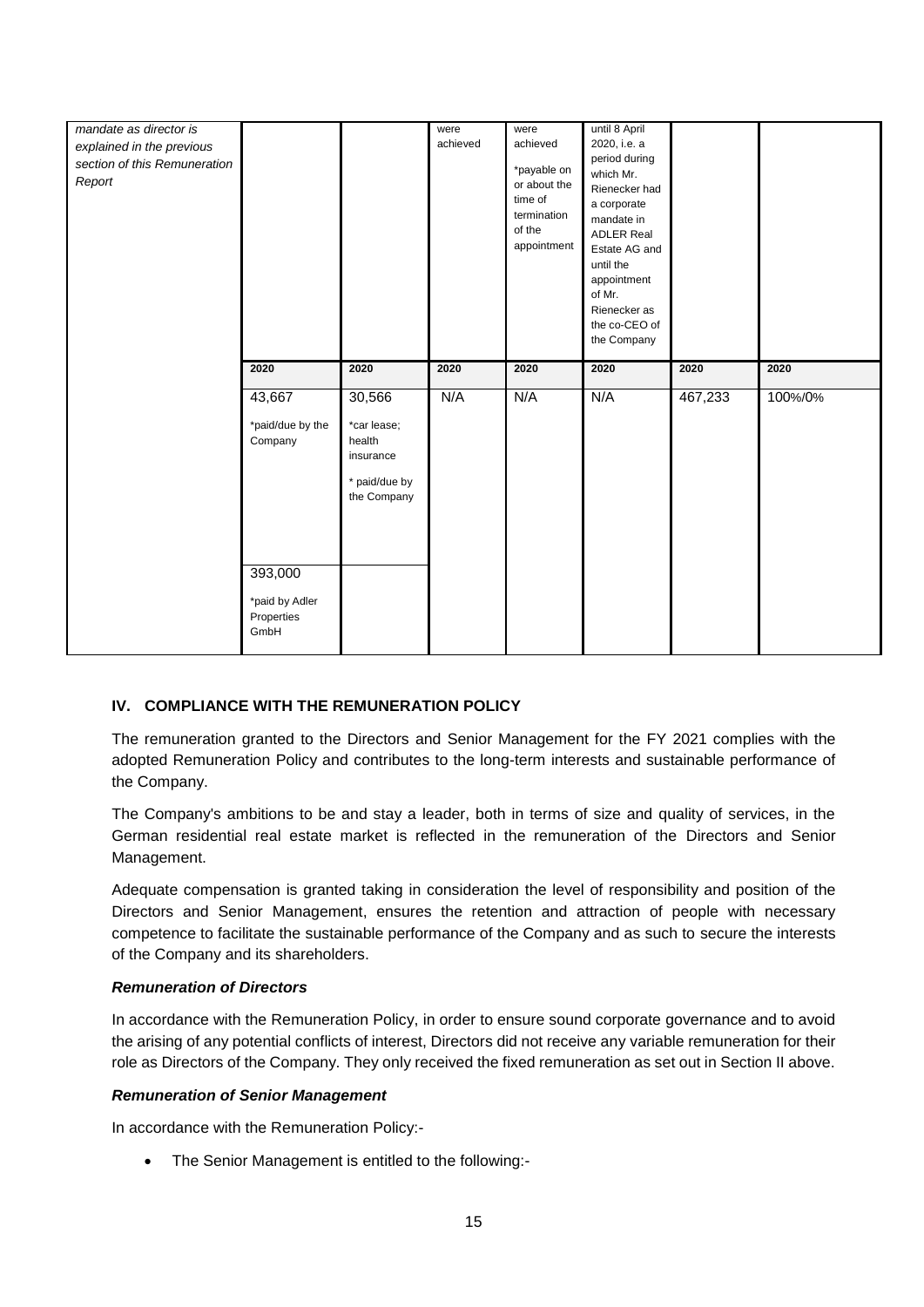- (i) annual base compensation payable in 12 equal instalments at the end of each calendar month
- (ii) STI-Bonus, and
- (iii) LTI-Bonus.
- other fringe benefits may be provided to Senior Management, such as, *inter alia*, rental allowances, a company car, private health insurance and other insurance policies.
- in addition the Board may, in its reasonable discretion, grant Senior Management an additional bonus for outstanding performances without a prior agreement. A legal claim to such a discretionary bonus does not exist. No such additional bonus has been granted to any member of Senior Management in FY 2021.

The Board of the Company set the following STI-Bonus targets for the co-CEOs and CLO in respect of the FY 2021 which are consistent with the Remuneration Policy and contribute to the overall Company's goal of sustainable long-term growth by attracting and retaining personnel with the high level of professionalism and skills needed for the Company:-

- i. FFO 1 per share: EUR 1.12;
- ii. EBITDA from sales activities: EUR 104,000,000;
- iii. Soft goals.

The Board of the Company set the following LTI-Bonus targets for the co-CEOs and CLO in respect of the financial year 2021 which are consistent with the Remuneration Policy and contribute to the overall Company's goal of sustainable long-term growth by attracting and retaining personnel with the high level of professionalism and skills needed for the Company:

- i. the reduction in the share price discount to the EPRA NAV per share to 40%;
- ii. The EPRA net asset value (EPRA NAV) per share such that at the end of FY 2021 is EUR 50/per share;
- iii. the achievement of Environmental, Social and Governance (ESG) goals.

For the financial year 2021, no LTI-Bonus and STI-Bonus targets have been set for CDO.

# **V. COMPARATIVE INFORMATION**

Comparative information illustrating the changes in remuneration of individual Directors and Daily Managers between the FY 2020 and the FY 2021 is provided in Sections II and III, respectively, of this Remuneration Report.

In the future, the remuneration report of the Company will provide in respect of Directors and members of Senior Management **who performed their mandate during the relevant reported year** a comparison of their total remuneration over the preceding five financial years, but not going back beyond the financial year 2019 (because this was the first year in which reporting was legally required).

The below table presents in respect of Directors and members of Senior Management **who performed their mandate during FY 2021,** comparative information on the change of their remuneration during the FY 2021 and the FY 2020, the FY 2020 and the financial year 2019 and performance of the Company during the FY 2021, FY 2020 and financial year 2019.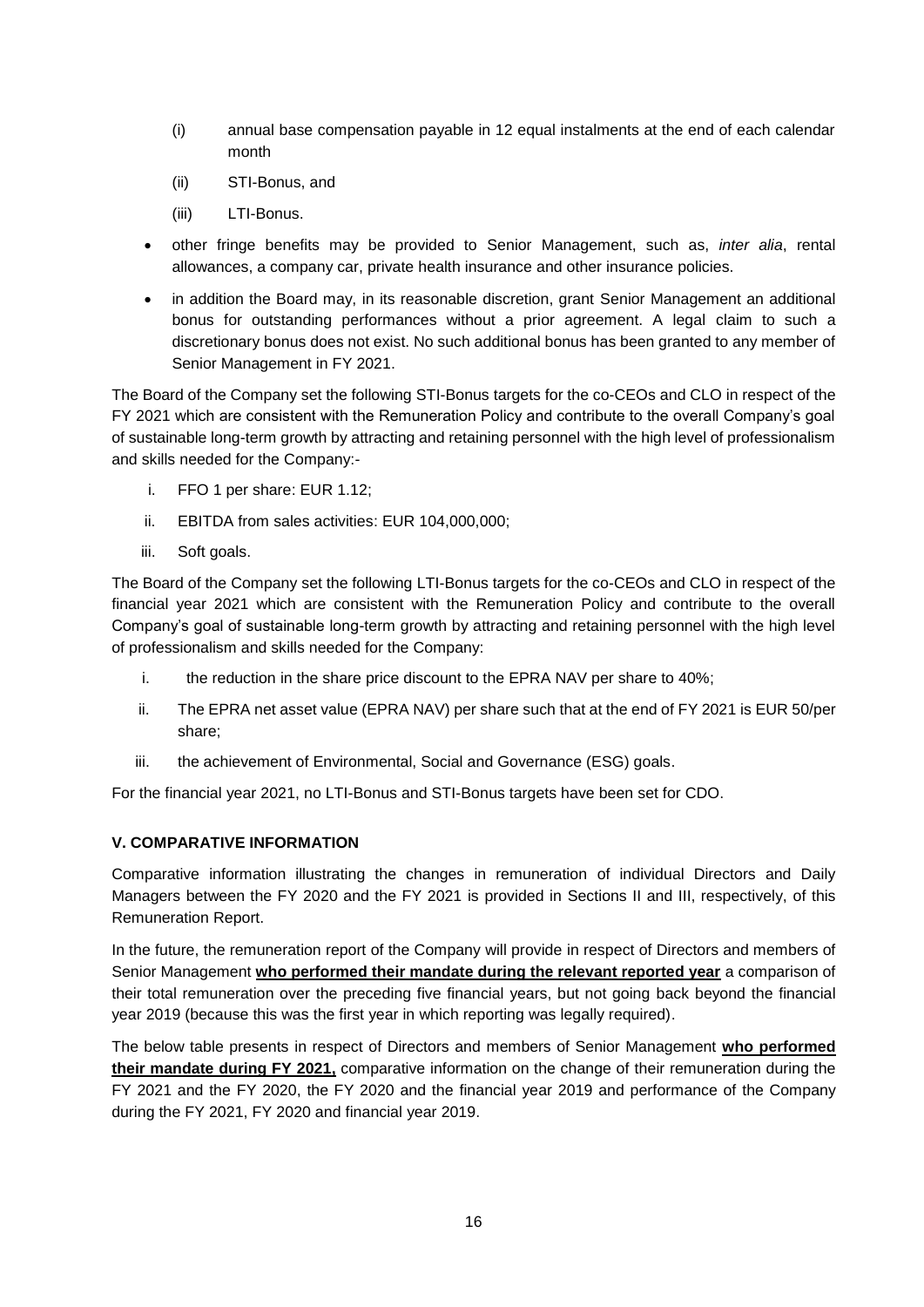| <b>Annual Change</b>                                                                          | FY 2021 vs FY 2020                                                                                                                                                                                                                                                                | FY 2020 vs FY 2019                                                                                                                                              | FY 2021       |
|-----------------------------------------------------------------------------------------------|-----------------------------------------------------------------------------------------------------------------------------------------------------------------------------------------------------------------------------------------------------------------------------------|-----------------------------------------------------------------------------------------------------------------------------------------------------------------|---------------|
|                                                                                               |                                                                                                                                                                                                                                                                                   |                                                                                                                                                                 |               |
| <b>Directors and Daily Managers</b>                                                           |                                                                                                                                                                                                                                                                                   |                                                                                                                                                                 |               |
|                                                                                               |                                                                                                                                                                                                                                                                                   |                                                                                                                                                                 |               |
| Dr. Peter Maser*<br>Former non-executive                                                      | EUR 254,500 vs EUR<br>215,941.26                                                                                                                                                                                                                                                  | EUR 215,941.26 vs EUR<br>8,823                                                                                                                                  | EUR 254,500   |
| independent director and<br>chairman of the Board                                             | Annual change: +18%                                                                                                                                                                                                                                                               | Annual change: +2,347%                                                                                                                                          |               |
| *resigned on 30 April 2022                                                                    |                                                                                                                                                                                                                                                                                   | For explanatory purposes<br>pro rata temporis for the<br>period of 22 calendar days<br>(period of appointment in<br>2019): 2,980 vs 8,823;<br>change: +47 %     |               |
| Mr. Thierry<br>Beaudemoulin*                                                                  | EUR 1,402,206 vs<br>EUR 725,238.06                                                                                                                                                                                                                                                | EUR 72,238.06 vs EUR<br>40,079.73                                                                                                                               | EUR 1,402,206 |
| executive director and co-CEO                                                                 | Annual change: +93%                                                                                                                                                                                                                                                               | Annual change: +1,709%                                                                                                                                          |               |
| (as of 30 April 2022 - chief<br>executive officer)<br>*position held from 10<br>December 2019 | *the amounts of the STI-<br>Bonus and LTI-Bonus in<br>respect of FY 2020 are<br>reported in this<br><b>Remuneration Report;</b><br>the amounts of the STI-<br>Bonus and LTI-Bonus in<br>respect of FY 2021 will<br>be reported in the<br>remuneration report for<br>the next year | For explanatory purposes<br>pro rata temporis for the<br>period of 22 calendar days<br>(period of appointment in<br>2019): 43,594 vs 40,079.73;<br>change: +9 % |               |
| Mr. Maximilian Rienecker*                                                                     | EUR 1,364,873 vs                                                                                                                                                                                                                                                                  | N/A                                                                                                                                                             | EUR 1,364,873 |
| Former executive director and<br>co-CEO<br>*resigned on 30 April 2022                         | EUR 540,213.77<br>Annual change:<br>+153%                                                                                                                                                                                                                                         |                                                                                                                                                                 |               |
|                                                                                               | *the amounts of the STI-<br>Bonus and LTI-Bonus in<br>respect of FY 2020 are<br>reported in this<br><b>Remuneration Report;</b><br>the amounts of the STI-<br>Bonus and LTI-Bonus in<br>respect of FY 2021 will<br>be reported in the<br>remuneration report for<br>the next year |                                                                                                                                                                 |               |
| Ms. Arzu Akkemik*                                                                             | EUR 117,000 vs EUR                                                                                                                                                                                                                                                                | EUR 102,000 vs EUR 8,823                                                                                                                                        | EUR 117,000   |
| Former non-executive<br>independent director<br>*resigned on 30 April 2022                    | 102,000<br>Annual change: +17%                                                                                                                                                                                                                                                    | Annual change: +1,056%<br>For explanatory purposes<br>pro rata temporis for the                                                                                 |               |
|                                                                                               |                                                                                                                                                                                                                                                                                   | period of 22 calendar days<br>(period of appointment in                                                                                                         |               |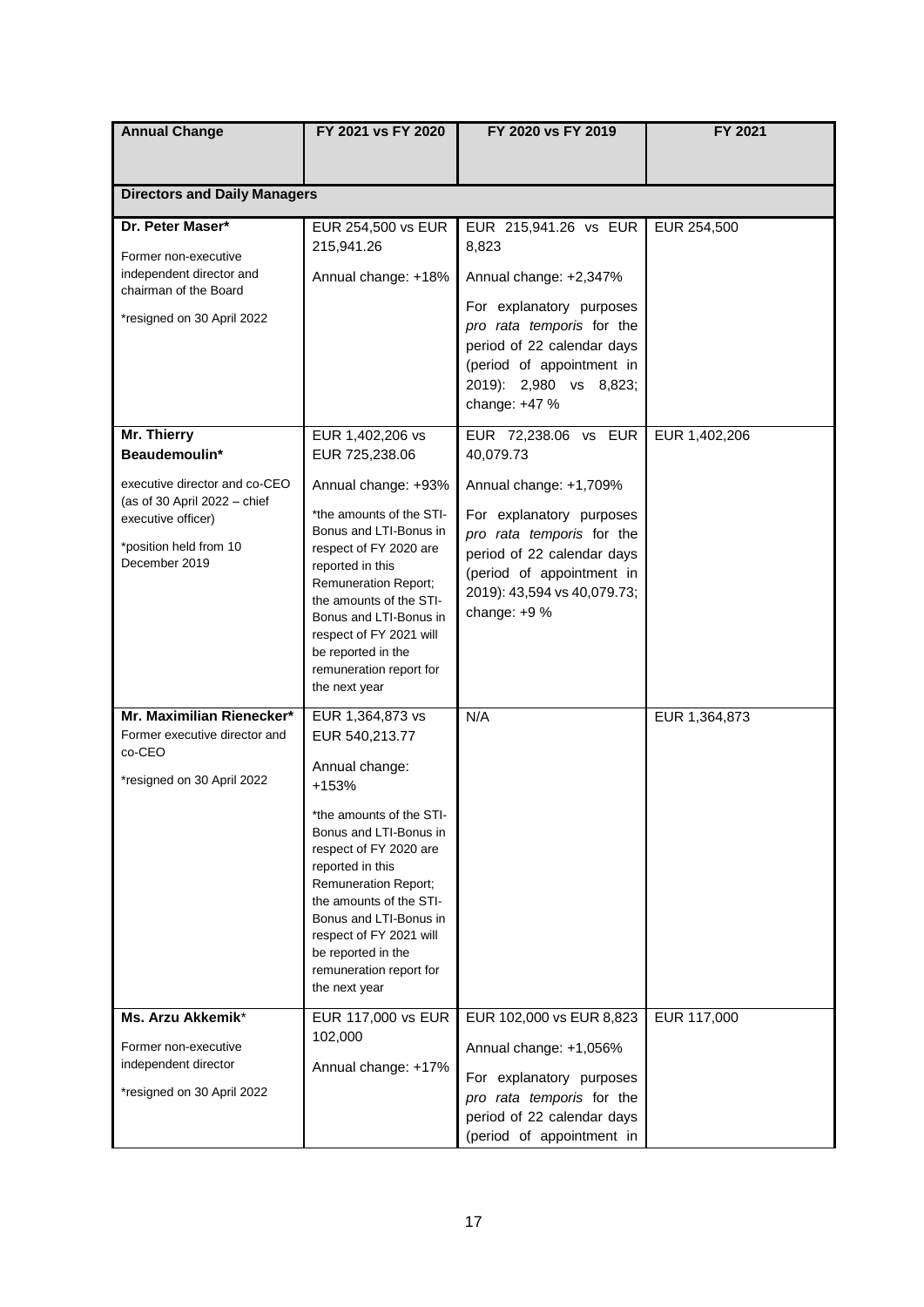|                                                                                                            |                                                                                                                                                                                                                                                       | 2019): 6,131<br>8,823;<br><b>VS</b><br>change: -31 %                    |                    |
|------------------------------------------------------------------------------------------------------------|-------------------------------------------------------------------------------------------------------------------------------------------------------------------------------------------------------------------------------------------------------|-------------------------------------------------------------------------|--------------------|
| Dr. Michael Bütter*<br>former non-executive<br>independent director<br>*resigned on 31 January 2022        | <b>EUR 158,500 vs EUR</b><br>137,500<br>Annual change: +15%                                                                                                                                                                                           | EUR 137,500<br><b>EUR</b><br><b>VS</b><br>87,500<br>Annual change: +57% | <b>EUR 158,500</b> |
| Mr. Claus Jørgensen*<br>Former non-executive director<br>* resigned on 30 April 2022                       | EUR 115,500 vs EUR<br>26,659.84<br>Annual<br>change:<br>+233%<br>For explanatory<br>purposes pro rata<br>temporis for the<br>period of 94 calendar<br>days (period of<br>appointment in 2020):<br>29,745.21 vs<br>26,659.84; change:<br>$+12%$        | N/A                                                                     | EUR 115,500        |
| Mr. Thilo Schmid*<br>non-executive director<br>*position held from 29<br>September 2020                    | EUR 133,500 vs EUR<br>32,659.84<br>Annual<br>change:<br>+209%<br>For explanatory<br>purposes pro rata<br>temporis for the<br>period of 94 calendar<br>days (period of<br>appointment in 2020):<br>34,380.82 vs<br>32,659.84; change:<br>$+5%$         | N/A                                                                     | EUR 133,500        |
| Mr. Thomas Zinnöcker*<br>non-executive independent<br>director<br>*position held from 29<br>September 2020 | <b>EUR 149,500 vs EUR</b><br>34,546.45<br>Annual<br>change:<br>+233%<br>For explanatory<br>purposes pro rata<br>temporis for the<br>period of 94 calendar<br>days (period of<br>appointment in 2020):<br>38,501.37 vs<br>34;546.45, change:<br>$+11%$ | N/A                                                                     | EUR 149,500        |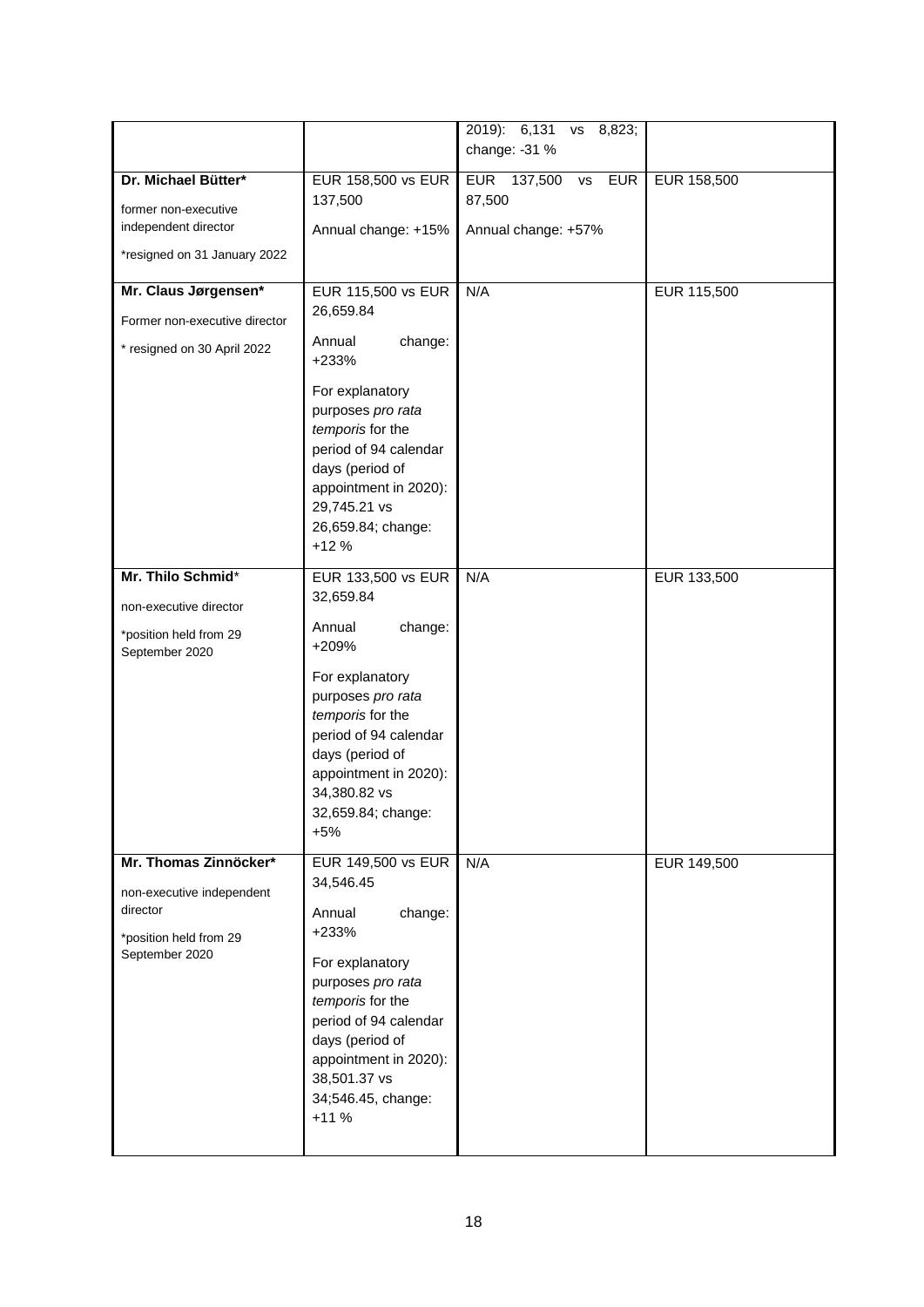| Mr. Sven-Christian Frank*                                         | EUR 705,827 vs                                     | N/A                    | EUR 705,827       |  |  |
|-------------------------------------------------------------------|----------------------------------------------------|------------------------|-------------------|--|--|
|                                                                   | 158,047                                            |                        |                   |  |  |
| <b>CLO</b>                                                        |                                                    |                        |                   |  |  |
| *position held from 1 September                                   | Annual change:<br>+347%                            |                        |                   |  |  |
| 2020                                                              |                                                    |                        |                   |  |  |
|                                                                   | For explanatory                                    |                        |                   |  |  |
|                                                                   | purposes pro rata                                  |                        |                   |  |  |
|                                                                   | temporis for the                                   |                        |                   |  |  |
|                                                                   | period of 152                                      |                        |                   |  |  |
|                                                                   | calendar days (period                              |                        |                   |  |  |
|                                                                   | of appointment in                                  |                        |                   |  |  |
|                                                                   | 2020): 235,276 vs                                  |                        |                   |  |  |
|                                                                   | 158,047, change:                                   |                        |                   |  |  |
|                                                                   | $+49%$                                             |                        |                   |  |  |
|                                                                   | *the amounts of the STI-                           |                        |                   |  |  |
|                                                                   | Bonus and LTI bonus in                             |                        |                   |  |  |
|                                                                   | respect of FY 2020 are                             |                        |                   |  |  |
|                                                                   | reported<br>this<br>in                             |                        |                   |  |  |
|                                                                   | Remuneration<br>Report;<br>the amounts of the STI- |                        |                   |  |  |
|                                                                   | Bonus and LTI-Bonus in                             |                        |                   |  |  |
|                                                                   | respect of FY 2021 will                            |                        |                   |  |  |
|                                                                   | reported<br>in<br>the<br>be                        |                        |                   |  |  |
|                                                                   | remuneration report for                            |                        |                   |  |  |
|                                                                   | the next year                                      |                        |                   |  |  |
| Dr. Bernd Schade*                                                 | N/A                                                | N/A                    | EUR 69,667        |  |  |
| CDO                                                               |                                                    |                        |                   |  |  |
|                                                                   |                                                    |                        |                   |  |  |
| *position held from 1 November<br>2021                            |                                                    |                        |                   |  |  |
|                                                                   |                                                    |                        |                   |  |  |
| Company's performance                                             |                                                    |                        |                   |  |  |
| <b>Criterion/ metric A - EPRA</b>                                 | EUR 3,948,718,000                                  | EUR 5,213,874,000 vs   | EUR 3,948,718,000 |  |  |
| <b>NAV</b>                                                        | vs EUR                                             | EUR 2,923,601,000      |                   |  |  |
|                                                                   | 5,190,156,000                                      |                        |                   |  |  |
|                                                                   |                                                    |                        |                   |  |  |
|                                                                   |                                                    |                        |                   |  |  |
| <b>Criterion/ metric B - FFO1</b>                                 | EUR 137,072,000 vs                                 | EUR 107,128,000 vs EUR | EUR 137,072,000   |  |  |
|                                                                   | EUR 107,128,000                                    | 63,173,000             |                   |  |  |
|                                                                   |                                                    |                        |                   |  |  |
| Criterion/<br>metric<br>$\mathbf{C}$<br>$\blacksquare$            | 1.1% vs 3.4%                                       | 3.4% vs 4.0%           | 1.1%              |  |  |
|                                                                   |                                                    |                        |                   |  |  |
| vacancy rate                                                      |                                                    |                        |                   |  |  |
| Average remuneration on a full-time equivalent basis of employees |                                                    |                        |                   |  |  |
| Full-time employees of                                            | EUR 123,606.10 vs                                  | EUR 56,066.80 vs EUR   | EUR 123,606.10    |  |  |
| the Company                                                       | EUR 56.066.80                                      | 53,700                 |                   |  |  |
|                                                                   |                                                    |                        |                   |  |  |
| Notes:-                                                           |                                                    |                        |                   |  |  |
| - the Company had two                                             |                                                    |                        |                   |  |  |
| employees during the                                              |                                                    |                        |                   |  |  |
| FY 2020;                                                          |                                                    |                        |                   |  |  |